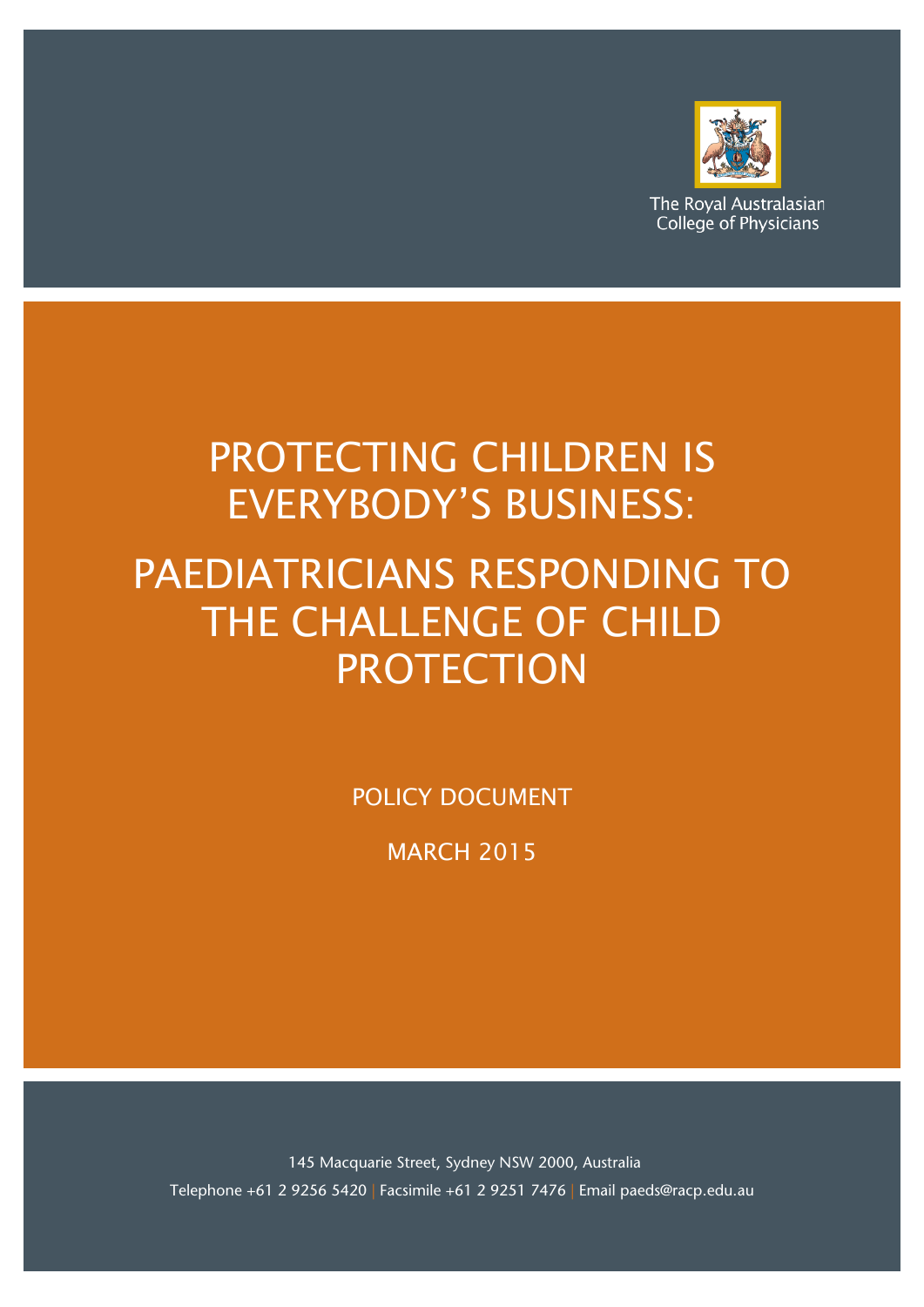# **CONTENTS**

| 1.  |                                                                                      |  |  |
|-----|--------------------------------------------------------------------------------------|--|--|
| 2.  |                                                                                      |  |  |
| 3.  |                                                                                      |  |  |
| 4.  |                                                                                      |  |  |
| 5.  |                                                                                      |  |  |
| 6.  |                                                                                      |  |  |
| 7.  | Paediatricans' relationship with and responsibility to statutory agencies  14        |  |  |
| 8.  | Psychosocial evaluation: identification of vulnerability and referral to services 15 |  |  |
| 9.  |                                                                                      |  |  |
| 10. |                                                                                      |  |  |
|     |                                                                                      |  |  |
|     |                                                                                      |  |  |
|     |                                                                                      |  |  |
|     |                                                                                      |  |  |
|     |                                                                                      |  |  |
|     |                                                                                      |  |  |
|     |                                                                                      |  |  |
|     |                                                                                      |  |  |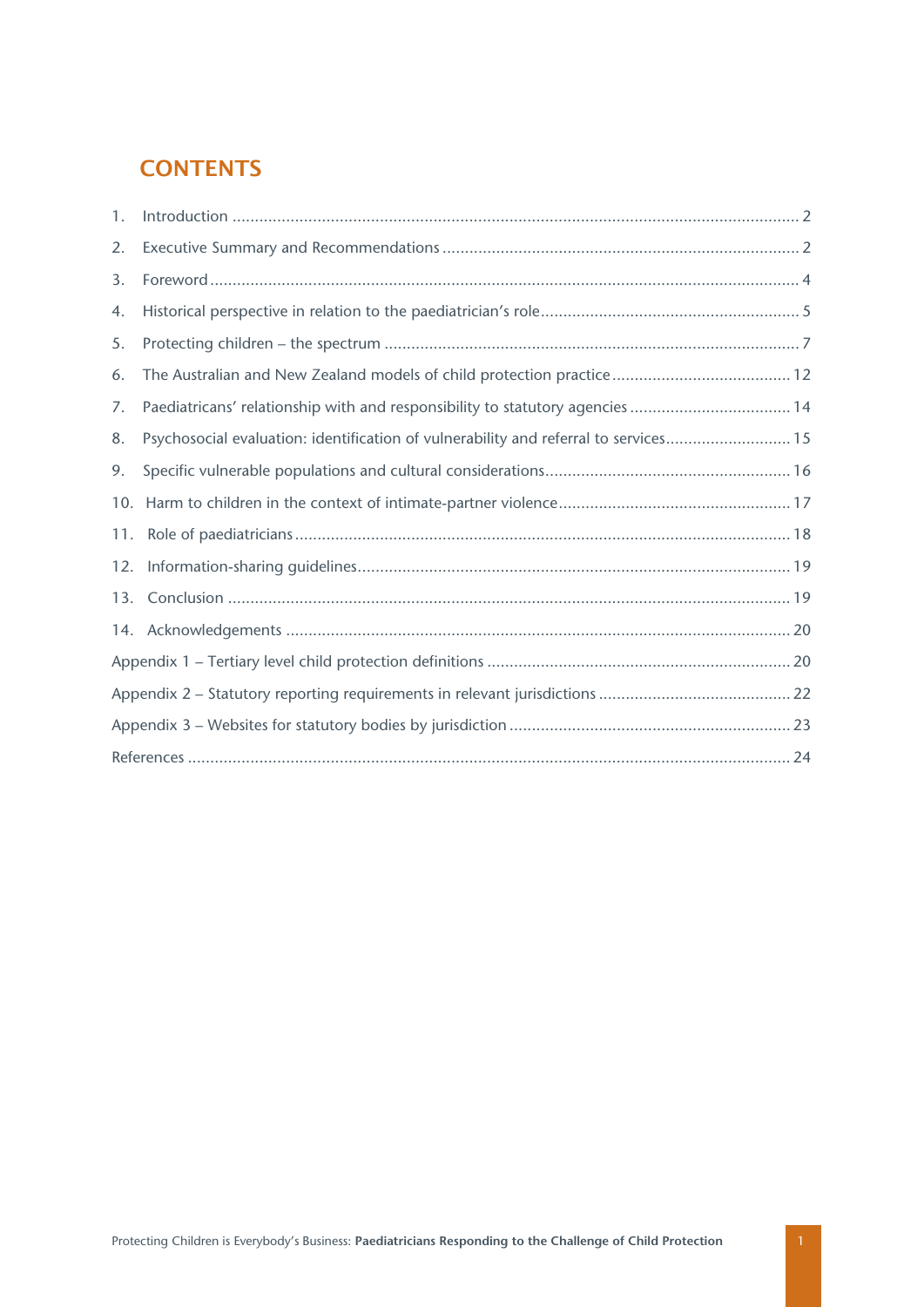### <span id="page-2-0"></span>1. INTRODUCTION

The previous RACP child protection policy (also named Protecting Children is Everybody's Business), released in 2000, emphasised the role and responsibility of paediatricians in the recognition of child abuse as well as its prevention and management. It highlighted the impact of child abuse on children, reviewed the reporting and substantiation data for New Zealand and recommended a 'systems approach' to the prevention of child abuse; this reflected the New Zealand Government approach and to a variable degree the State and Territory Government approach in Australia. It also discussed physical punishment and discipline, highlighting the role paediatricians could play in changing attitudes and behaviours in this regard (see Physical Punishment of Children<sup>[1](#page-24-1)</sup>).

This document outlines the roles and responsibilities of paediatricians in responding to child protection issues in Australia and New Zealand. It reflects contemporary Australian and New Zealand approaches to the management of children who may be or are in need of protection and clarifies the role paediatricians can play in supporting and enhancing children's wellbeing. It advocates for a public health approach to protecting children, incorporating the concepts of primary, secondary and tertiary prevention.

It encourages paediatricians to take on stronger primary and secondary roles than previously recommended, as well as maintaining a tertiary role when appropriate. Central to the primary and secondary roles is the conduct of a comprehensive psychosocial assessment and the subsequent provision of or referral to appropriate services.

This position statement recognises that debate on the benefits and drawbacks of mandatory reporting has not been resolved and is ongoing.

#### <span id="page-2-1"></span>2. EXECUTIVE SUMMARY AND RECOMMENDATIONS

Through their training and experience, paediatricians have expertise in the assessment and examination of children and young people for whom there are behavioural, developmental or physical health concerns. These skills are very relevant to protecting children at the primary, secondary and tertiary levels (see definitions in 'Protecting children – the spectrum'). Paediatric involvement in protecting children and related issues can be of value to other professionals working with children and their families:

- The public health model (see definition in 'Protecting children the spectrum') recognises the importance of primary and secondary child protection activities in addition to those at the tertiary level.
- Primary child protection work in regional centres may be undertaken by primary health care workers (such as general practitioners, nurses, allied health workers and Aboriginal and Torres Strait Islander health workers). Regional paediatricians have a central role in the education and support of these workers in their child protection work.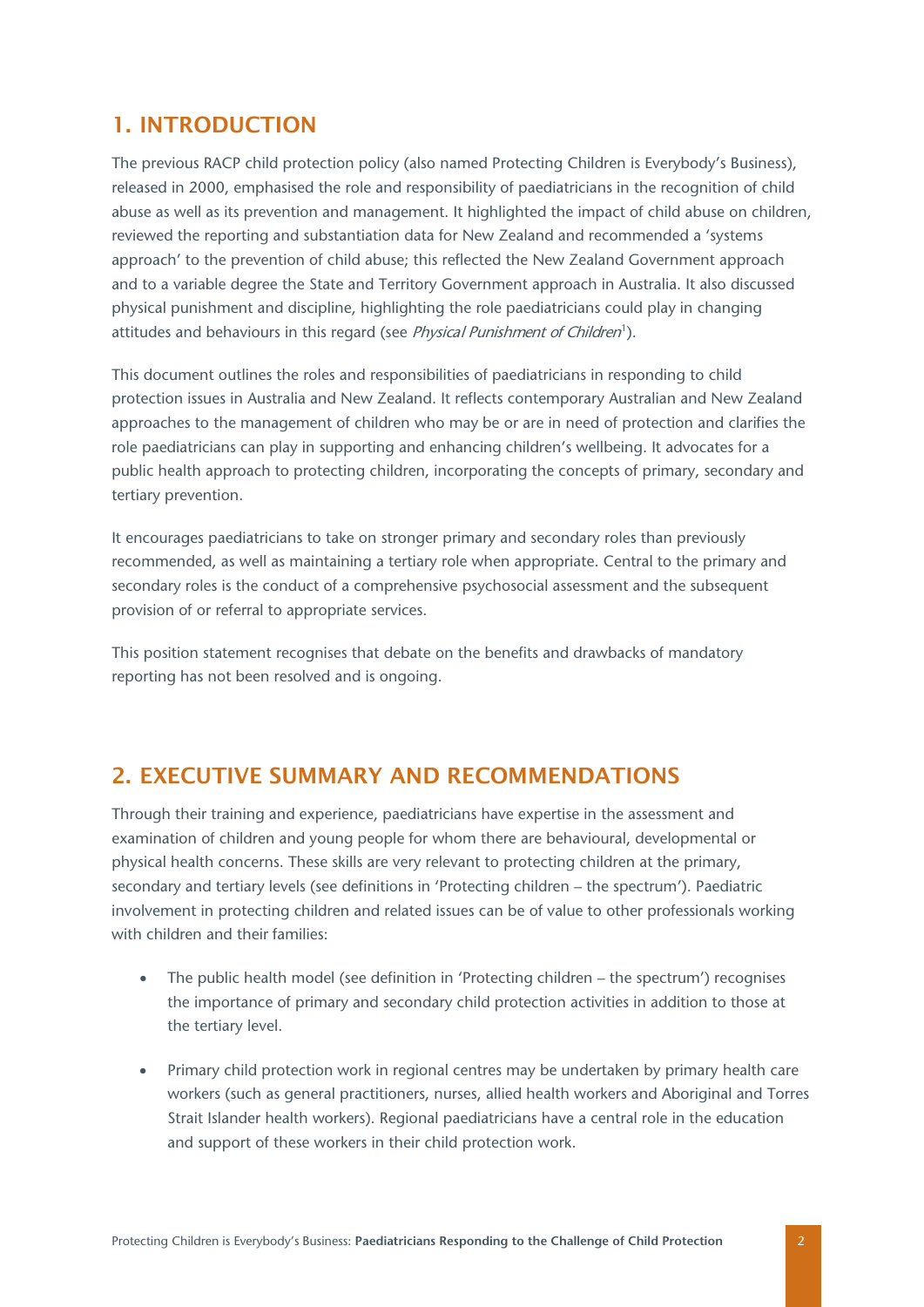- Paediatricians can be expected to provide appropriate responses to protect children across the spectrum of primary, secondary and tertiary levels, according to their training and designated responsibilities.
- Paediatricians must be supported in both their practice and continuing education by health departments and statutory child protection agencies, to enable them to work across the protecting children spectrum. In metropolitan Australian centres, child protection/forensic paediatricians practise mainly at the tertiary statutory level, and general and community paediatricians practise at both primary and secondary levels. In regional centres in Australia and in District Health Boards in New Zealand, paediatricians provide professional input at each of the levels – primary, secondary and tertiary.
- Paediatricians should understand the reporting requirements (mandatory or otherwise) in their jurisdiction and be updated by regular information campaigns and educational programs conducted to ensure they and other health professionals have contemporary, relevant information.
- When paediatricians notify statutory agencies of their concern that a child may have been harmed or is at significant risk of harm (refer to local jurisdiction legislation for clarification, Appendix 2), they should include the information obtained from their comprehensive psychosocial evaluation as well as the information they have gathered from other agencies, using appropriate State, Territory or National endorsed 'Information Sharing Guidelines' (see Appendix 3). Following their reporting of a child and family, paediatricians should attempt to remain involved and continue to provide paediatric advice and care.
- Paediatricians should seek and receive timely updates from statutory agencies to enable them to remain involved throughout the investigation and intervention phases of any statutory response as well as comprehensive feedback from statutory agencies regarding the outcome of the statutory agency's assessment and management plans to ensure that they are able to continue to provide a service to the child and family.
- The Common Approach to Assessment, Referral and Support (CAARS) in Australia and the Children's Action Plan in New Zealand provide a framework that health professionals in Australia and New Zealand can use to identify risk factors and protective factors that influence a child's potential vulnerability to abuse.<sup>[2](#page-24-2)</sup>
- Interprofessional and interagency partnership is crucial at all levels of work to protect children. The professionals include general practitioners, nurses, statutory agency staff, hospital and community social workers, and allied health professionals.<sup>[3](#page-24-3)</sup> Paediatricians must be involved in interprofessional and interagency training to improve the assessment and management of vulnerable or abused children and their families.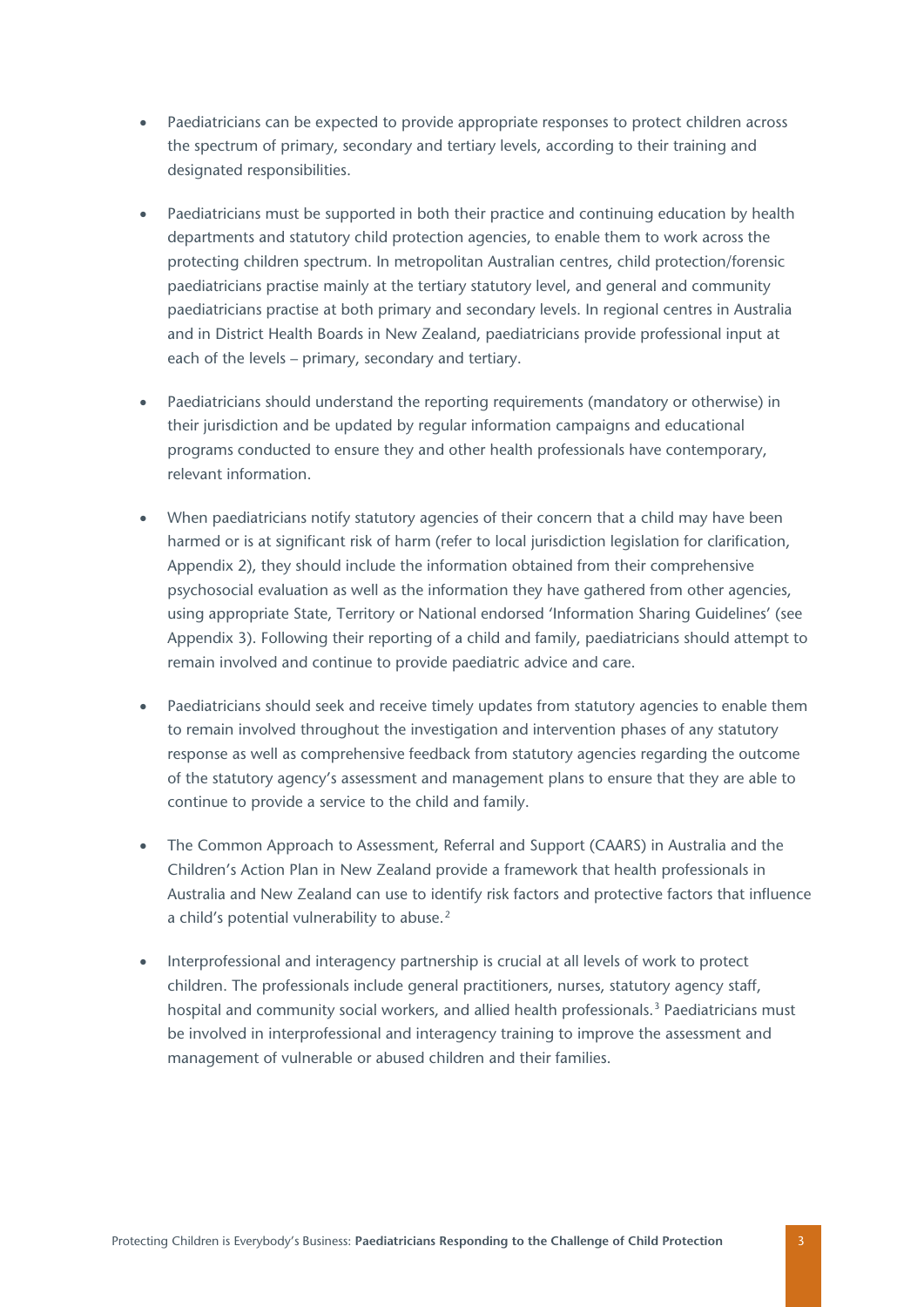### <span id="page-4-0"></span>3. FOREWORD

Australia and New Zealand are both signatories to the United Nations Convention on the Rights of the Child.<sup>[4](#page-25-0)</sup> This international treaty outlines and protects the civil, political, social, economic and cultural rights of children. The four core principles are non-discrimination, devotion to the best interests of the child, the right to life, survival and development, and respect for the views of the child.

Article 19 (out of 54) specifies the responsibilities of states in relation to the protection of children.

#### **Article 19,** *United Nations Convention on the Rights of the Child***:**

- 1. States Parties shall take all appropriate legislative, administrative, social and educational measures to protect the child from all forms of physical or mental violence, injury or abuse, neglect or negligent treatment, maltreatment or exploitation, including sexual abuse, while in the care of parent(s), legal guardian(s) or any other person who has the care of the child.
- 2. Such protective measures should, as appropriate, include effective procedures for the establishment of social programmes to provide necessary support for the child and for those who have the care of the child, as well as for other forms of prevention and for identification, reporting, referral, investigation, treatment and follow-up of instances of child maltreatment described heretofore, and, as appropriate, for judicial involvement.

This clear statement says that all states are obliged to take measures to protect children from all forms of abuse and neglect, and to ensure that all appropriate protective measures are in place to safeguard children. The Royal Australasian College of Physicians (RACP) Protecting Children is Everybody's Business policy document provides paediatricians and other health professionals with guidance in the protection of children and young people from harm.

Moreover, Australia and New Zealand as sovereign states occupying colonised Indigenous lands have deeper responsibilities towards Aboriginal and Torres Strait Islander and Māori peoples. In New Zealand these were formalised in part by Te Tiriti o Waitangi (The Treaty of Waitangi), Article 3, of which in its English translation imparts to Māori "all the Rights and Privileges of British Subjects". This is generally taken to include an assurance of rights of health and physical security. In Australia the legal concept of Terra Nullius meant that Aboriginal and Torres Strait Islander lands were occupied without any such assurances; however, documents such as the National Sorry Day Statement of 1998 note a responsibility to acknowledge past wrongs and overcome racism.

In the context of this policy, a paediatrician is a specialist medical practitioner who deals with the medical care of infants, children and young people. Paediatricians in Australia and New Zealand are generally Fellows of the RACP. The practice of general paediatricians extends across the broad range of health issues of infants, children and young people; community paediatricans may practise in one or more of the domains of community child health – developmental and behavioural paediatrics, child population health or child protection. A small group of metropolitan or occasionally regional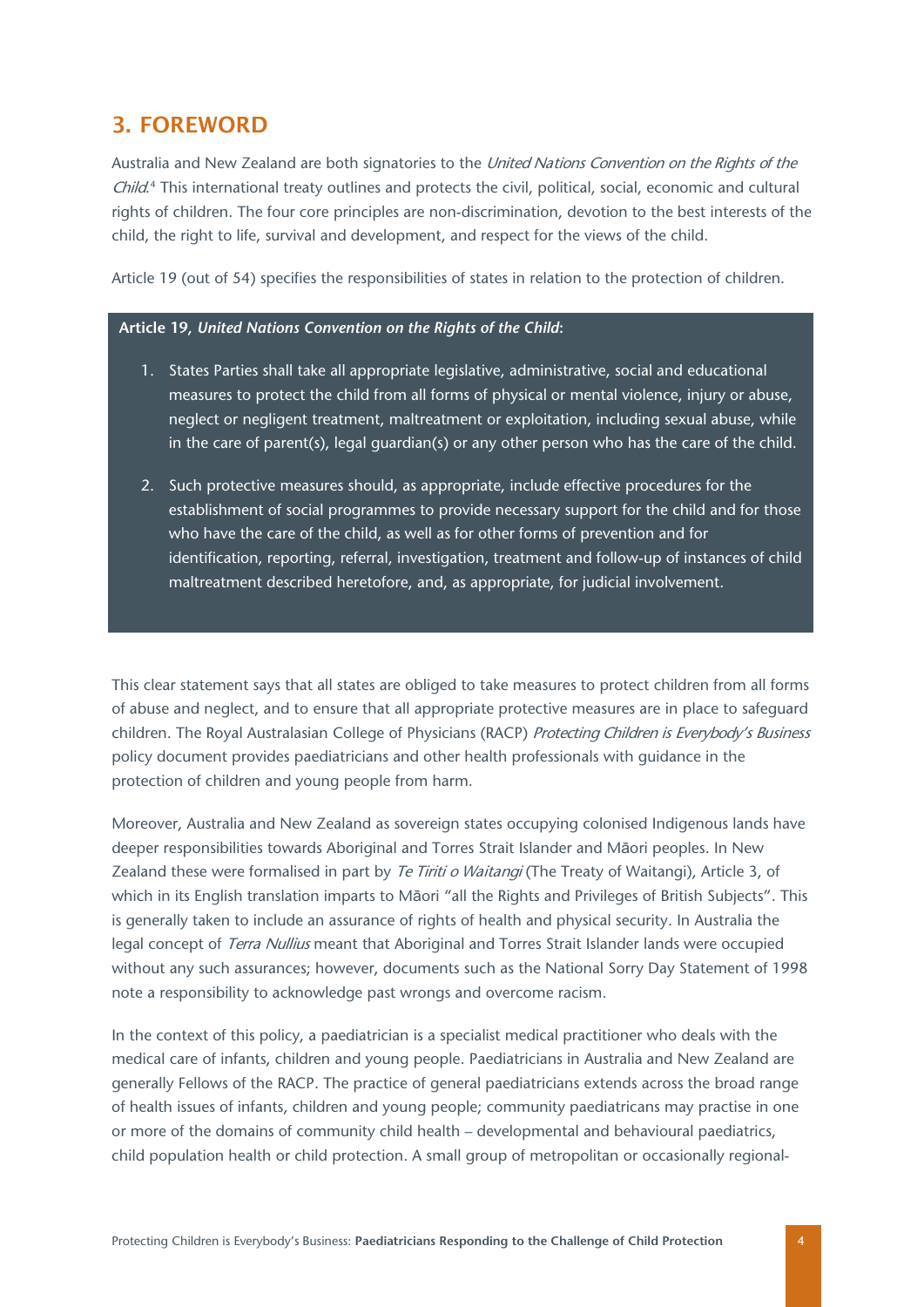based community or general paediatricians work in tertiary level child protection and may refer to themselves as child protection or forensic paediatricians.

New Zealand's child protection legislation and child protection procedures are applicable nationally, whereas in Australia, child protection legislation, policies and procedures are a state and territory matter. Paediatricians must be versed in the requirements of the jurisdiction in which they work. Those paediatricians working in state border areas, central Australia or under more than one jurisdiction have compounded difficulties as they may be providing a response to protect children in either of two different jurisdictions.

All paediatricians, whether general, community or sub-specialist, will need to address possible maltreatment concerns (commonly divided into physical, sexual, emotional, neglect, illness fabrication or induction) in children and young people and also the presence of adversity in families.

Adversity or vulnerability is identified in a family by a comprehensive psychosocial assessment.<sup>[5](#page-25-1)</sup> It is important for paediatricians to perform such assessments, which are also undertaken by non-medical child protection professionals such as psychologists and social workers.

Child protection/forensic paediatricians are also required to assess and manage the various forms of suspected child maltreatment in collaboration with the responsible statutory agency and the police.

In this document the term 'paediatrician' applies to the group of paediatricians as a whole. When the term 'child protection/forensic paediatrician' is used, it refers to those paediatricians who most often are working in a metropolitan environment providing a tertiary level forensic medical response. This usually occurs after involvement of a statutory agency and the police but may occur as a preliminary response which then leads to police and statutory agency involvement.

In regional areas in Australia and in the District Health Boards in New Zealand the child protection/forensic paediatric response is usually provided by general or community paediatricians.

This updated RACP policy document highlights the important role played by paediatricians in protecting vulnerable children and the importance of prioritising the prevention and early identification of suspected child abuse or risk of harm to achieve this.

# <span id="page-5-0"></span>4. HISTORICAL PERSPECTIVE IN RELATION TO THE PAEDIATRICIAN'S ROLE

Reviewing the medical profession's history in dealing with child abuse helps to understand the current role of paediatricians in child protection. In 1961 Dr Henry Kempe and his colleagues successfully lobbied the American Academy of Pediatrics (AAP) to sponsor a symposium on 'The Battered Child Syndrome' as part of its meeting in Chicago. The group published a paper, 'The Battered Child Syndrome', in the *Journal of the American Medical Association* the following year.<sup>[6](#page-25-2)</sup> This paper is considered by many as the most significant publication in the development of the health system response to child abuse. The authors emphasised to doctors that the battered child syndrome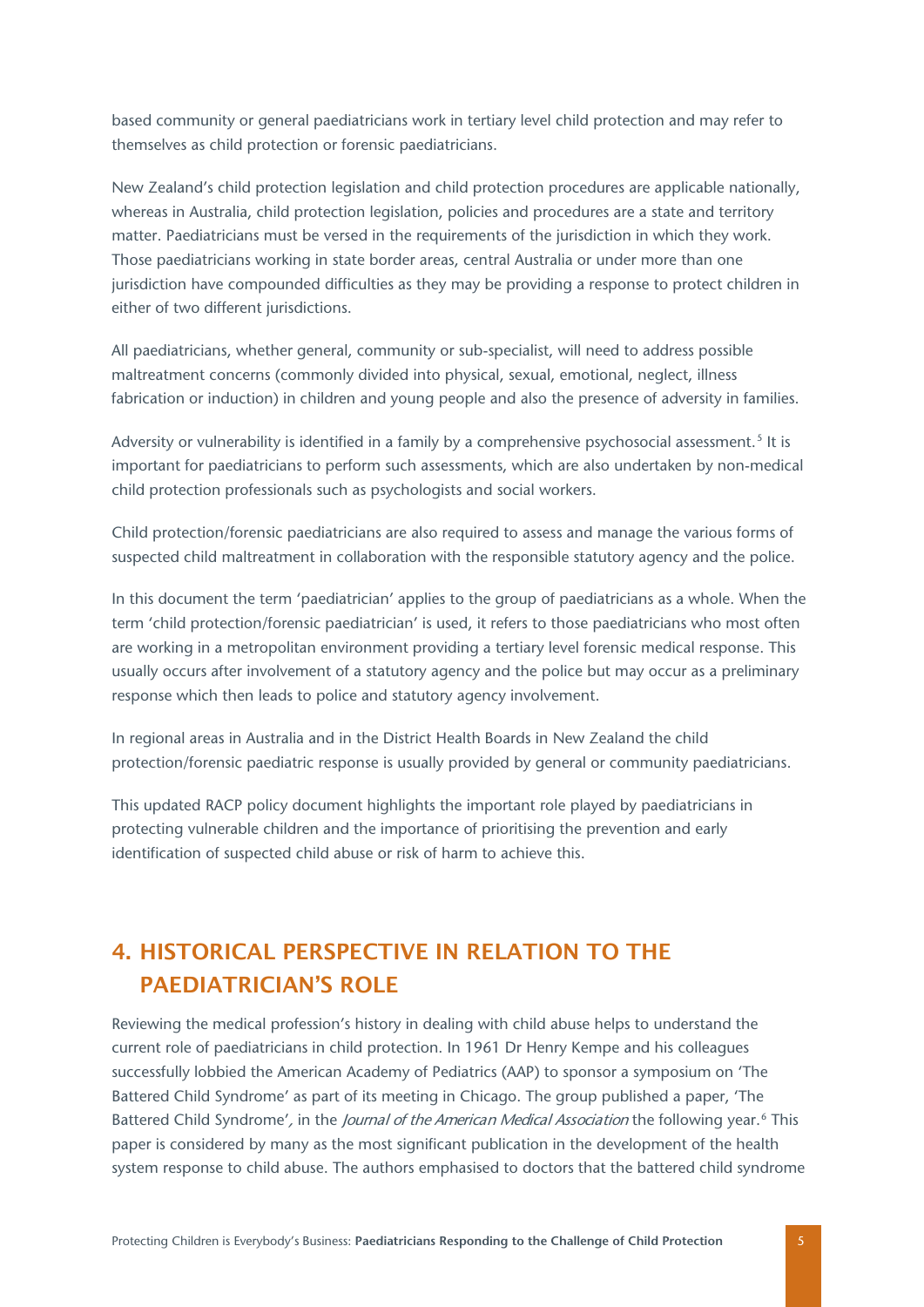was a frequent cause of permanent injury or death and drew attention to the responsibilities of doctors to evaluate any suspected instance of the syndrome. Specific and broad aspects of child abuse were further elaborated in a comprehensive text in 1968. [7](#page-26-0) These publications played a significant role in raising awareness of child abuse within the health and medical professions and bringing emphasis to the duty and responsibility of doctors to identify and manage suspected cases of child abuse.

'The Battered Child Syndrome' made prominent the concept of a legislative base requiring mandatory reporting of suspected child abuse and neglect. This legislation was justified by the presence of systemic barriers that were recognised as preventing doctors from reporting suspected child abuse. 'The Battered Child Syndrome' also considered that many doctors lacked an understanding of their legal and moral obligations and often had emotional ties to the particular family of concern that made them less likely to accept the possibility that child abuse was occurring. In addition, less experienced doctors often did not consider the diagnosis of child abuse as an option and many were unaware of reporting procedures if they did have a concern. With the recognition of these barriers, the role of doctors – particularly paediatricians and general practitioners – was seen as crucial given that abused children most often came to attention when a caretaker sought medical assistance for the child.

During the 1970s and 1980s various reports and studies were conducted in both the United States and the United Kingdom. A key theme and recommendation was that education of doctors, social workers and other professionals such as lawyers was imperative to raise awareness, detection and treatment of child abuse. In the UK significant reforms followed the 2003 inquiry into the death of Victoria Climbié, formalised in the Children Act 2004. Lord Laming, who chaired the inquiry, made specific recommendations concerning paediatricians and general practitioners.<sup>[8](#page-26-1)</sup> He emphasised the important responsibility of the Royal College of Paediatrics and Child Health "to develop models of continuing education in the diagnosis and treatment of the deliberate harm of children and in the multi-disciplinary aspects of child protection investigation".<sup>[9](#page-26-2)</sup>

Of particular note in Lord Laming's report was his recommendation that general practitioners should take a full history of new child patients to include "wider social and developmental issues likely to affect the welfare of the child, for example their living conditions and their school attendance".<sup>[10](#page-26-3)</sup> This recommendation reflected an increased focus on child welfare – addressing the adverse factors that may be associated with child abuse – rather than on child abuse after the fact. This broader approach aimed to address adversity with the goal of preventing or minimising child abuse, rather than the historical approach of identifying and treating child abuse and trying to prevent it once it was already happening.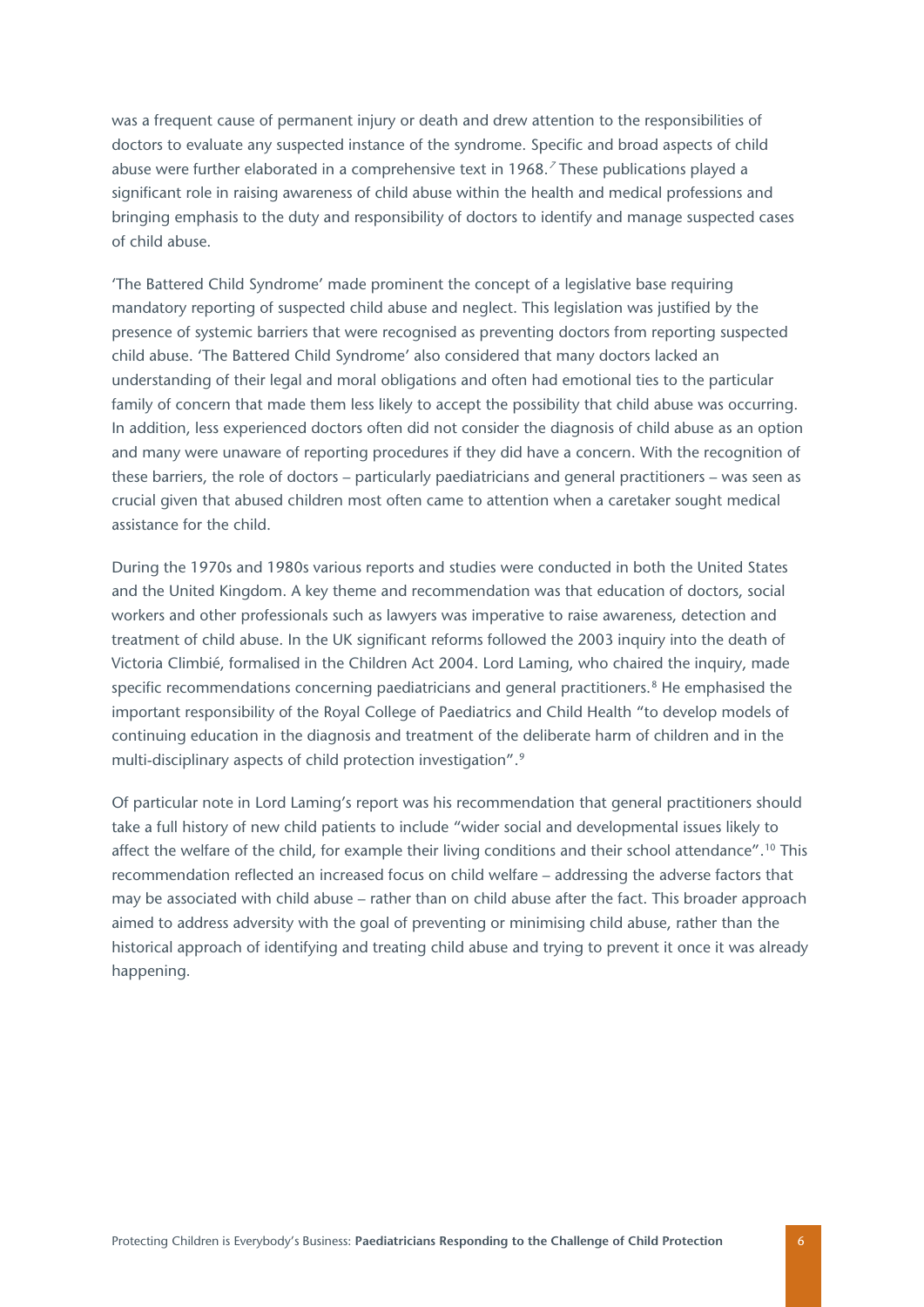### <span id="page-7-0"></span>5. PROTECTING CHILDREN – THE SPECTRUM

This position statement reflects contemporary practices for protecting children in Australia and New Zealand, as laid out in government policy documents in both countries.

In New Zealand the key documents are the White Paper for Vulnerable Children (volumes I, II, III)<sup>[11](#page-27-0)</sup> and the Children's Action Plan (released in 20[12](#page-27-1)).<sup>12</sup> In Australia the Federal Government policy document is the National Child Protection Framework, 2009–2020.[13](#page-27-2) The framework adopts a "public health" approach to protecting children with primary, secondary and tertiary components being emphasised. The Australian Framework was endorsed by the Council of Australian Governments.

#### Australia's National Framework for Protecting Australia's Children<sup>[14](#page-27-3)</sup> recognises that:

"Australia needs to move from seeing 'protecting children' merely as a response to abuse and neglect to one of promoting the safety and wellbeing of children.… Just as a health system is more than hospitals so a system for the protection of children is more than a statutory child protection service." (p. 7)

This shift is a significant one and represents a perspective that is different from the historical response to child abuse and neglect. The National Framework identifies a spectrum across which activity to protect children should occur. Whereas initially the health system response to protecting children emphasised tertiary activity – treating and protecting children who had already experienced abuse or neglect – it is now considered that all service providers to children and families have a role to play in preventing child abuse at the primary and secondary level before it occurs. This approach is also reflected in the Children's Action Plan for Vulnerable Children being developed in New Zealand.

The shift in emphasis was also reflected in the Report of the 2008 Special Commission of Inquiry into Child Protection Services in NSW. The Commissioner, Justice Wood, set down eight principles to quide protecting children in NSW. These are applicable across Australia and New Zealand. They are very similar to the principles stated in the New Zealand White Paper for Vulnerable Children, volume II.<sup>[15](#page-27-4)</sup>

The Wood principles:

- 1. Child protection is the collective responsibility of the whole of government and the community.
- 2. Primary responsibility for rearing and supporting children should rest with families and communities, with government providing support where it is needed, either directly or through the funded nongovernment sector.
- 3. The child protection system should be child focused, with the safety, welfare and wellbeing of the child or young person being of paramount concern, while recognising that supporting parents is usually in the best interests of the child or young person.
- 4. Positive outcomes for children and families are achieved through development of a relationship with the family that recognises their strengths and their needs.
- 5. Child safety, attachment, wellbeing and permanency should guide child protection practice.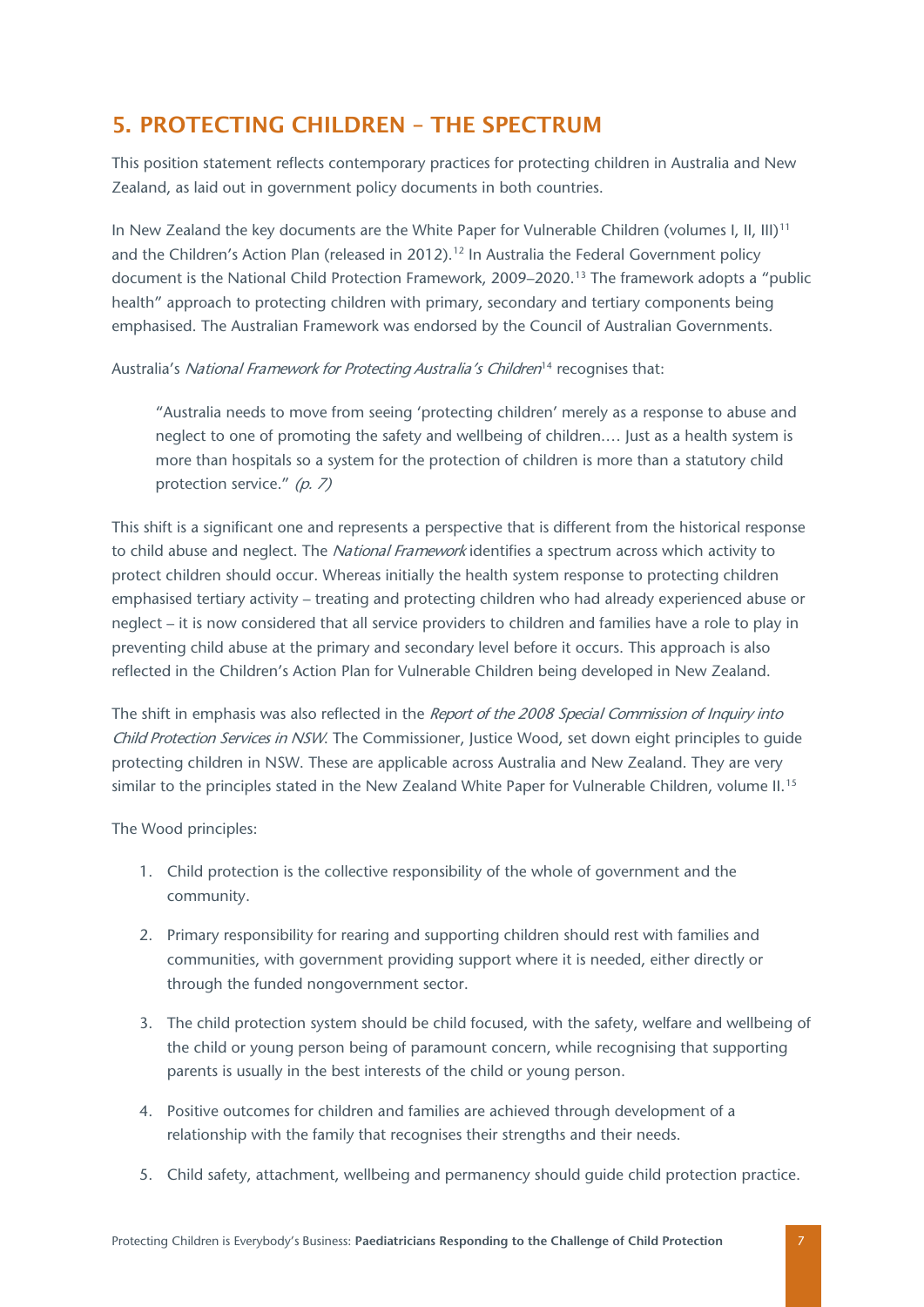- 6. Support services should be available to ensure that all Aboriginal and Torres Strait Islander children and young persons are safe and connected to family, community and culture.
- 7. Aboriginal and Torres Strait Islander people should participate in decision making concerning the care and protection of their children and young persons with as much self-determination as is possible, and steps should be taken to empower local communities to that end.
- 8. Assessments and interventions should be evidence based, monitored and evaluated.

The RACP supports these principles as useful guidance to paediatricians for the protection of children and considers them to be applicable to both Australia and New Zealand.

Much work to protect children in rural and regional areas is undertaken by primary health care workers (such as general practitioners, nurses, allied health care workers and where appropriate Aboriginal and Torres Strait Islander health workers), and regional paediatricians have an essential role in supporting their child protection work through acknowledgement and enhancment. Children in these areas are referred to tertiary centres where necessary.

Regional paediatricians, particularly, need support to continue their work protecting children. Ongoing education should be provided as needed to each paediatrician in the context in which they undertake this work. Tertiary level child protection units have a role in assisting through peer support and review.

There is a range of necessary skills relevant to paediatric practice that are required over the course of a paediatrician's career.

#### **Primary and Secondary Child Protection and the concept of vulnerability/adversity**

Primary level protection involves universal service provision by Government and non-Government services. Such services (e.g. universal health, welfare and education services and programs) support all children and families.

Secondary level protection involves the identification and provision of targeted services to vulnerable families early enough to change risky behaviours and adversity, and consequently avoid pathways to abuse. For example, vulnerable families with a new baby might be offered a Family Home Visiting Program.[16](#page-27-5)

Specialist mental health, domestic violence and drug treatment services also have an important role in secondary level protection of children. The challenge for such service providers in these areas is to broaden their adult-focused role to encompass the wellbeing of the child as well as to work with the parents.

In Australia's National Framework primary and secondary protection is based on a broad social safety net and support for families in their parenting role. The goal of such services is to provide the conditions for optimal cultural, psychological and physical development of all children. Central to universal prevention efforts is mitigating adversity, the presence of which impinges on children's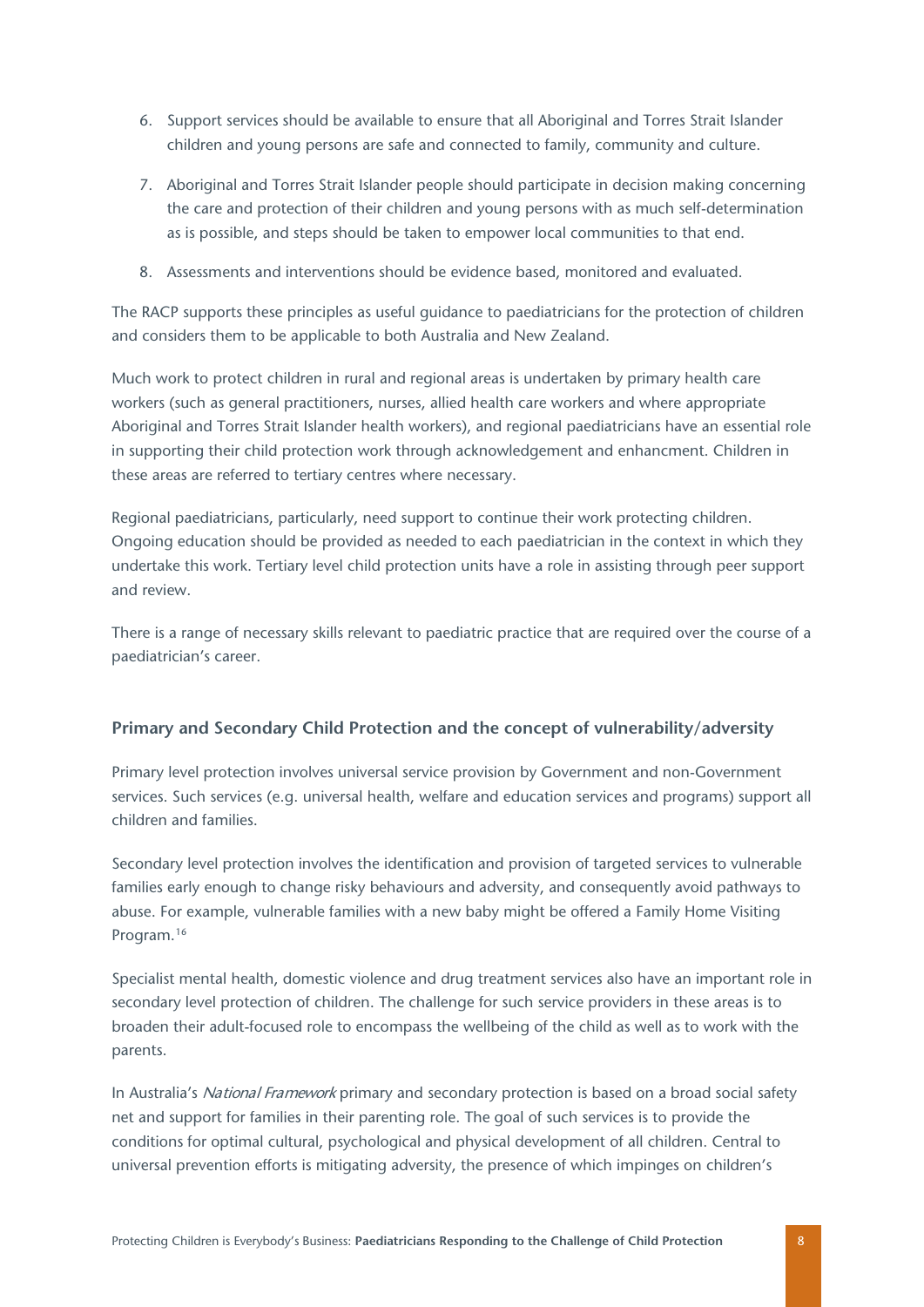capacity for *optimal* development. All health professionals involved with children have a role at the primary and secondary levels, as do other service providers such as education and social services. Paediatricians have a specific role in advocacy to local and national/state/territory government departments in support of the protection of children.

The presence of adversity or vulnerability in relation to children may be associated with harm already present or likely to occur. There may be a need to protect a child whenever there is a breakdown in parenting and a family is not functioning well. Adversity is identified through a comprehensive psychosocial evaluation of a child's circumstances within their family. Performing a psychosocial evaluation is part of the paediatrician's role.

All children are reliant on the adults responsible for their care to provide them with food, shelter, nurture and a safe environment in the appropriate cultural context. This dependence also makes them vulnerable when the level of parenting is inadequate.

When these needs are not met or are compromised, a child's development and wellbeing is endangered.

The adverse factors that pose a threat to a child's development and wellbeing might be intrinsic to the child, for example chronic ill health, disability, young age and temperament, or to their family environment.

External adverse factors include (but are not limited to):

- poor maternal health behaviours in pregnancy (for example smoking)
- noor maternal mental health<sup>[17](#page-28-0)</sup>
- parental substance abuse<sup>[18](#page-28-1)</sup>
- parental antisocial or criminal behaviour
- material hardship and economic difficulties<sup>[19,](#page-28-2)[20,](#page-28-3)[21](#page-28-4)</sup>
- poor-quality and unstable housing<sup>[22](#page-28-5)</sup>
- poor nutrition<sup>[23](#page-28-6)</sup>
- exposure to violence in the family<sup>[24](#page-28-7)</sup>
- recurrent maltreatment as a child.<sup>[25](#page-28-8)</sup>

Mitigating adversity is the goal of those services which appear in the second level of Australia's National Framework for protecting children. This level of intervention is characterised by targeted early interventions aimed at vulnerable children, to strengthen their families and communities before adversity leads to them being significantly harmed. Mitigating adversity is also a key role of the children's teams that are being established in New Zealand as part of the Children's Action Plan. From the perspective of paediatrics, community and general paediatricians play a significant role in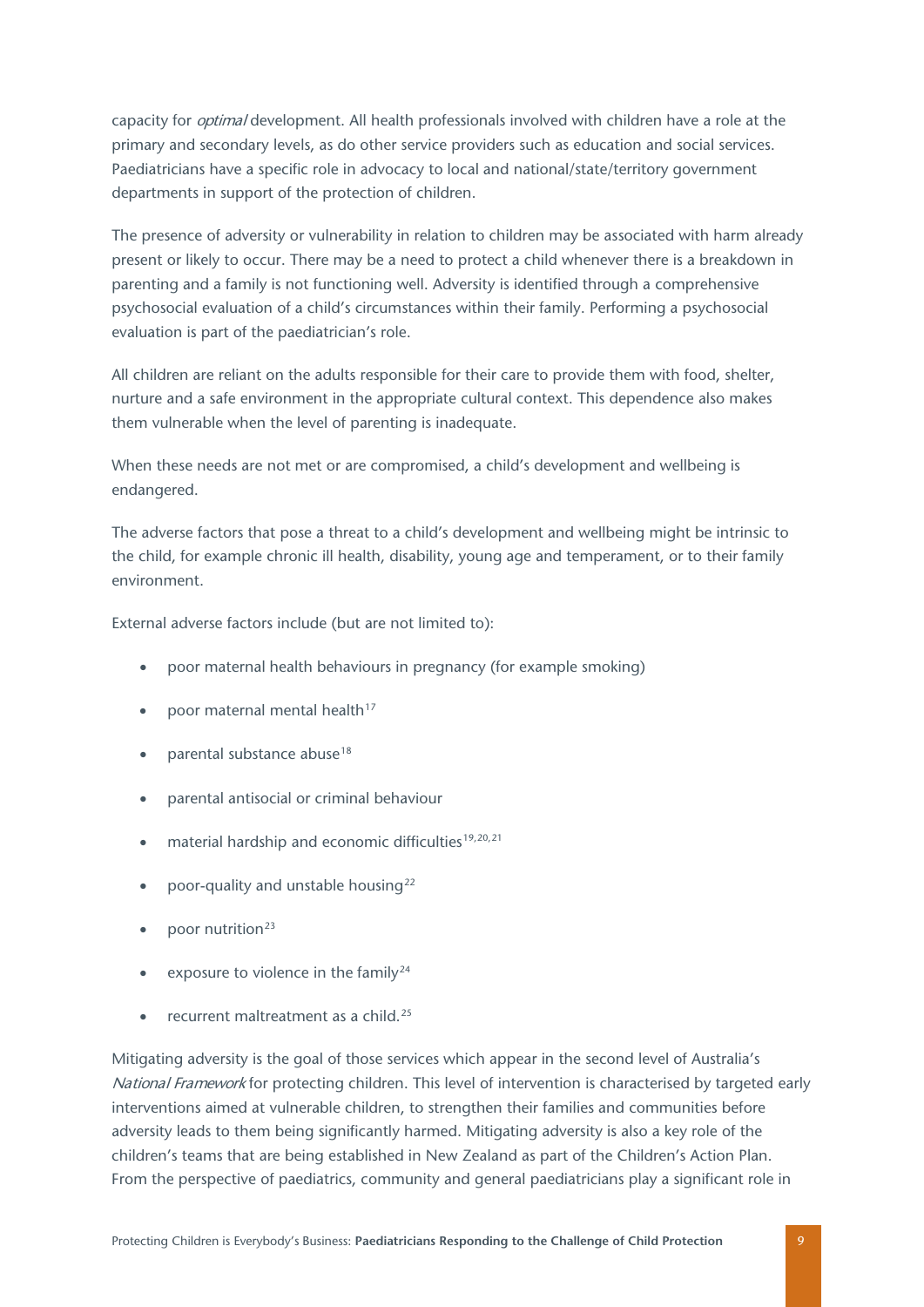linking children and families to targeted services that will provide the necessary assistance to manage or reduce the level of adversity present. Such services do not necessarily have a child protection label or title, for example they might involve housing or employment support, or parenting skills workshops. Targeted programs for families and children with identified 'risk factors' (or family adversity/vulnerability) are aimed at addressing the vulnerabilities before the statutory child protection system needs to be engaged.

#### **Tertiary Level Child Protection**

Tertiary level protection is that which involves the statutory system. It includes the assessment, documentation and opinion formulation by paediatricians of suspected inflicted injury, sexual or emotional abuse, neglect, or fabricated or induced illness) and the preparation of a report for the police and the statutory welfare agency.

Children identified at this level need to be quickly assessed and provided with effective treatment for their abuse and trauma, and appropriate and secure placements made available to avoid further damage in situations where it is unsafe for children to remain at home.

Each State and Territory in Australia has child protection legislation which mandates paediatricians (and various other professionals) to report "suspicions of child abuse" or concerns of "high risk of child abuse". Individual state and territory legislation varies and paediatricians must be familiar with their jurisdictional obligations (see Appendix 2).

In New Zealand there is no specific mandatory reporting requirement, but the Children's Action Plan contains a range of initiatives that raise expectations on agencies and make it easier for frontline staff and the public to identify vulnerable children and report concerns to Child, Youth and Family. The Children, Young Persons, and Their Families Act 1989 also provides guidance and regional District Health Board policies support reporting by clinicians of children for whom abuse is suspected.

The General Medical Council in the UK has published a quideline<sup>[26](#page-29-0)</sup> that outlines the duty of all doctors to act on any concerns they have about the safety or welfare of a child or young person.

The Council states that all individuals who work with children and young people must recognise signs that indicate the possibility that the child has been harmed. The Council recommends that possible harm be categorised according to tertiary level definitions (physical, sexual, emotional abuse or neglect, and induced or fabricated illness).

The National Institute for Health Care and Excellence (NICE) in the United Kingdom published 'When to suspect child maltreatment' in 2009, with modifications in 2013.<sup>[27](#page-29-1)</sup> The guidance is relevant to both New Zealand and Australia and provides advice to health professionals, with recommendations to either "consider", "suspect" or "exclude" maltreatment.[28](#page-29-2)

Specifically, the NICE guidance provides advice in relation to physical features, clinical presentations, neglect (failure of provision and failure of supervision), emotional, behavioural, interpersonal and social functioning, and parent–child interactions.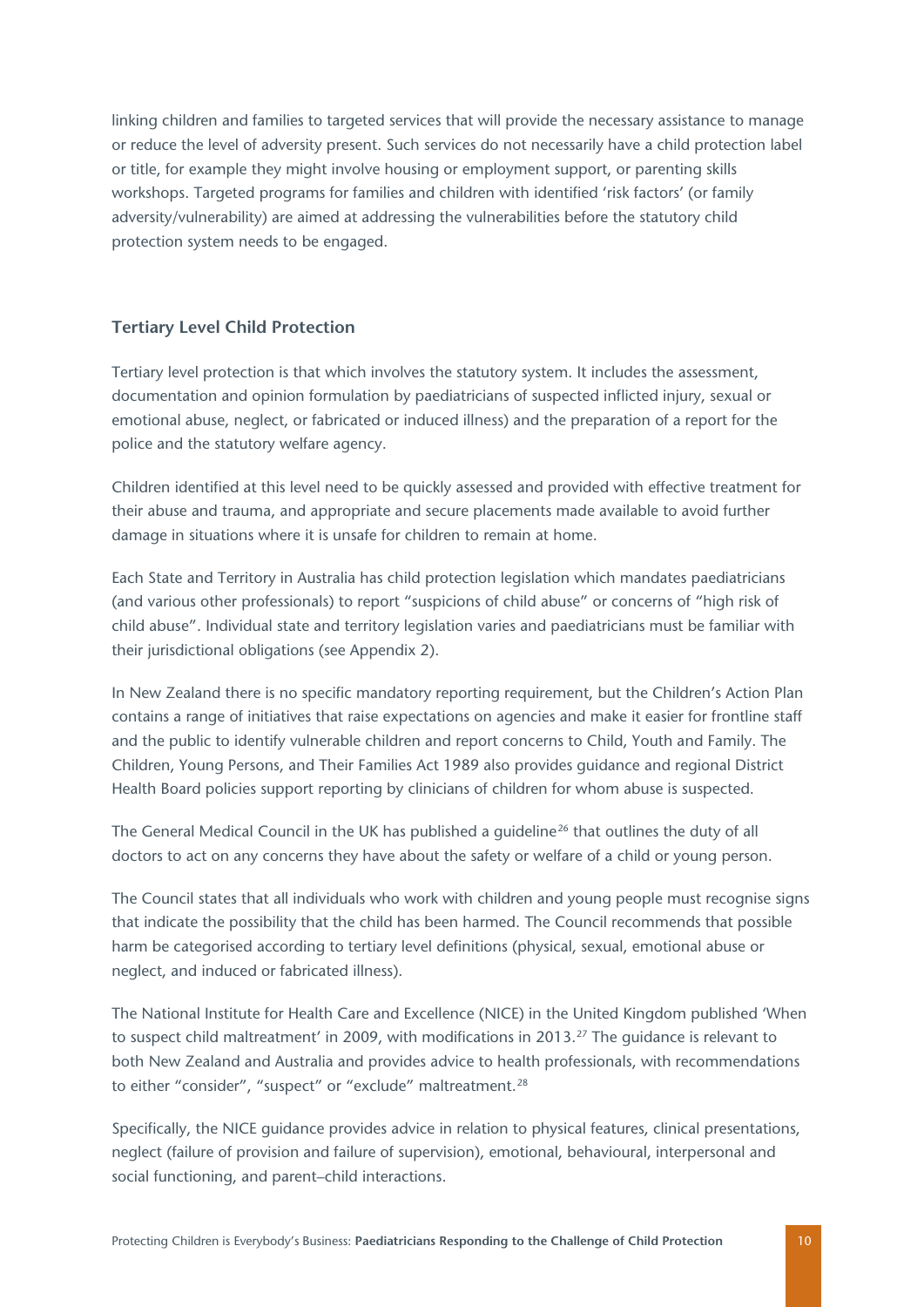In Australian and New Zealand jurisdictions the relevant child protection legislation defines the key terms relating to physical, sexual, emotional abuse and neglect. There is a similarity between the definitions used across the Australian States and Territories and New Zealand definitions.

Key terms are defined below:

- Physical abuse: any act or acts that result in inflicted injury to a child or young person. Such injury or injuries may be deliberately inflicted or the unintentional result of rage. Regardless of motivation, the result for the child or young person is physical abuse.
- Sexual abuse: any act or acts that result in the sexual exploitation of a child or young person.
- Emotional abuse: any act or omission that results in impaired psychological, social, intellectual and/or emotional functioning and development of a child or young person. It includes such behaviours as rejection, deprivation, continued criticism, exposure to family violence, corruption of a child or young person, the negative impact of the mental condition of the caregiver, the negative impact of substance abuse by anyone living with the child or young person.
- Neglect: any act or omission that results in impaired physical functioning, injury and/or development of a child or young person. It includes physical neglect, neglect of supervision, medical neglect, abandonment, refusal to assume parental responsibility by not providing adequate care or control of a child or young person.
- Fabricated or induced illness: another form of harm that is not generally defined in Child Protection legislation. It occurs when a carer actively promotes the sick role in a child by exaggeration, non-treatment of real problems, fabrication (lying) or falsification of signs, and/or induction of illness. In addition to these severe cases, there are others where a child may present for medical attention with unusual or puzzling symptoms which are not attributable to any organic disease, and yet do not involve deliberate fabrication or deception, but are a manifestation of excessive and potentially harmful parental concern. Statutory intervention in such situations is generally based on the physical aspects of the harmful parental behaviour or on the identified psychological consequences.

Where one type of harm to a child is uncovered, others may also be present. It may compromise the child or young person further to fail to identify the presence of other forms of abuse, since this might result in other significant adverse factors not being identified, assessed and managed.

Emotional harm is a component of all forms of abuse. For example, it is important to consider that a child or young person who has been sexually abused may also have experienced neglect and/or physical or emotional abuse through such behaviours as physical assault, coercion, intimidation and isolation.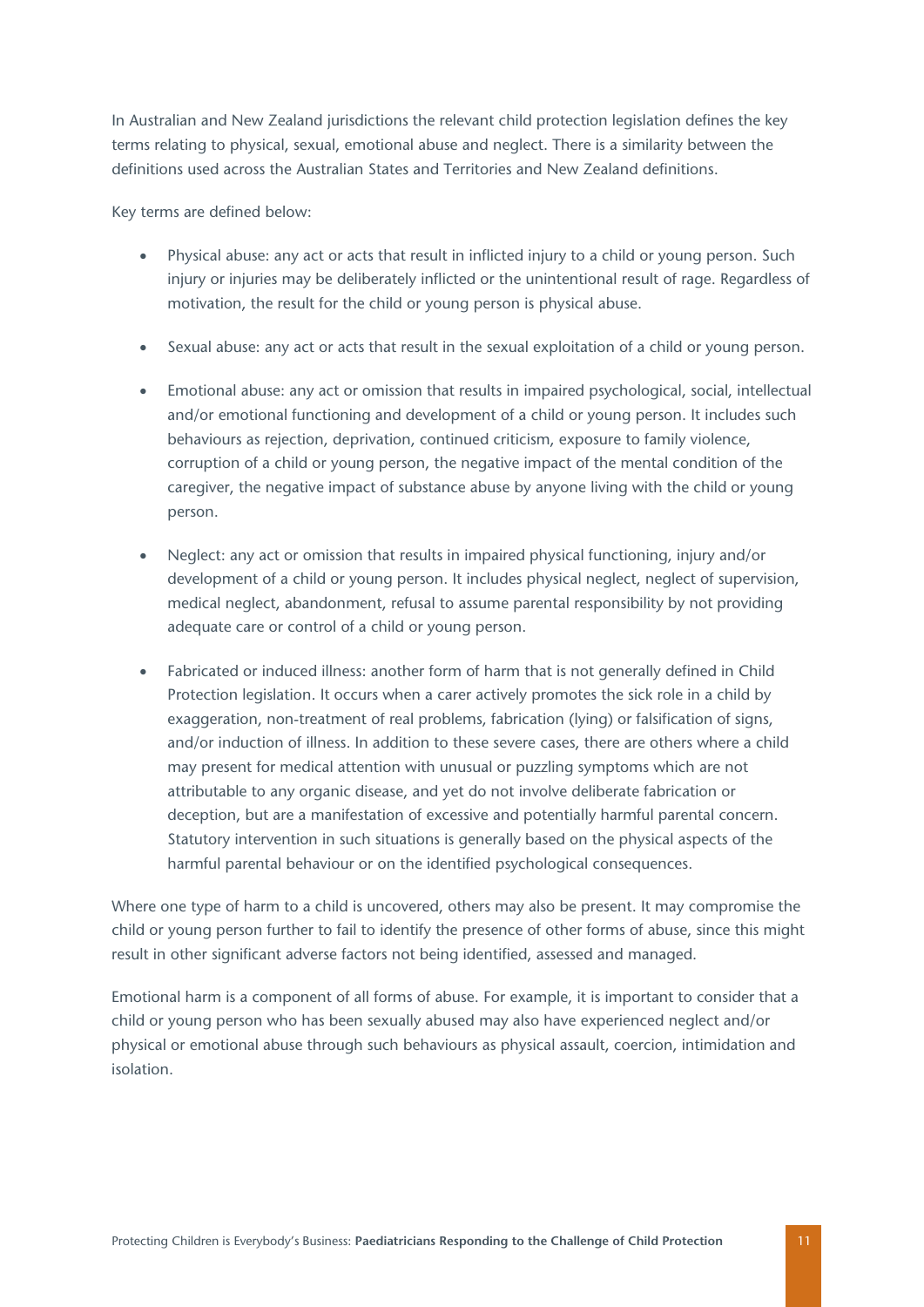# <span id="page-12-0"></span>6. THE AUSTRALIAN AND NEW ZEALAND MODELS OF CHILD PROTECTION PRACTICE

In New Zealand the key documents are the White Paper for Vulnerable Children (volumes I, II, III)<sup>[29](#page-29-3)</sup> and the Children's Action Plan (released in 2012).<sup>[30](#page-29-4)</sup> In Australia the Federal Government policy document is the National Child Protection Framework, 2009–2020. [31](#page-29-5) The framework adopts a "public health" approach to protecting children, with primary, secondary and tertiary components being emphasised. The Australian Framework was endorsed by the Council of Australian Governments.

Below are schematic representations of the principles identified in each of the policies. The principles form the foundation for the approaches to be used in the practice of protecting children.



Figure 1 From the New Zealand White Paper for Vulnerable Children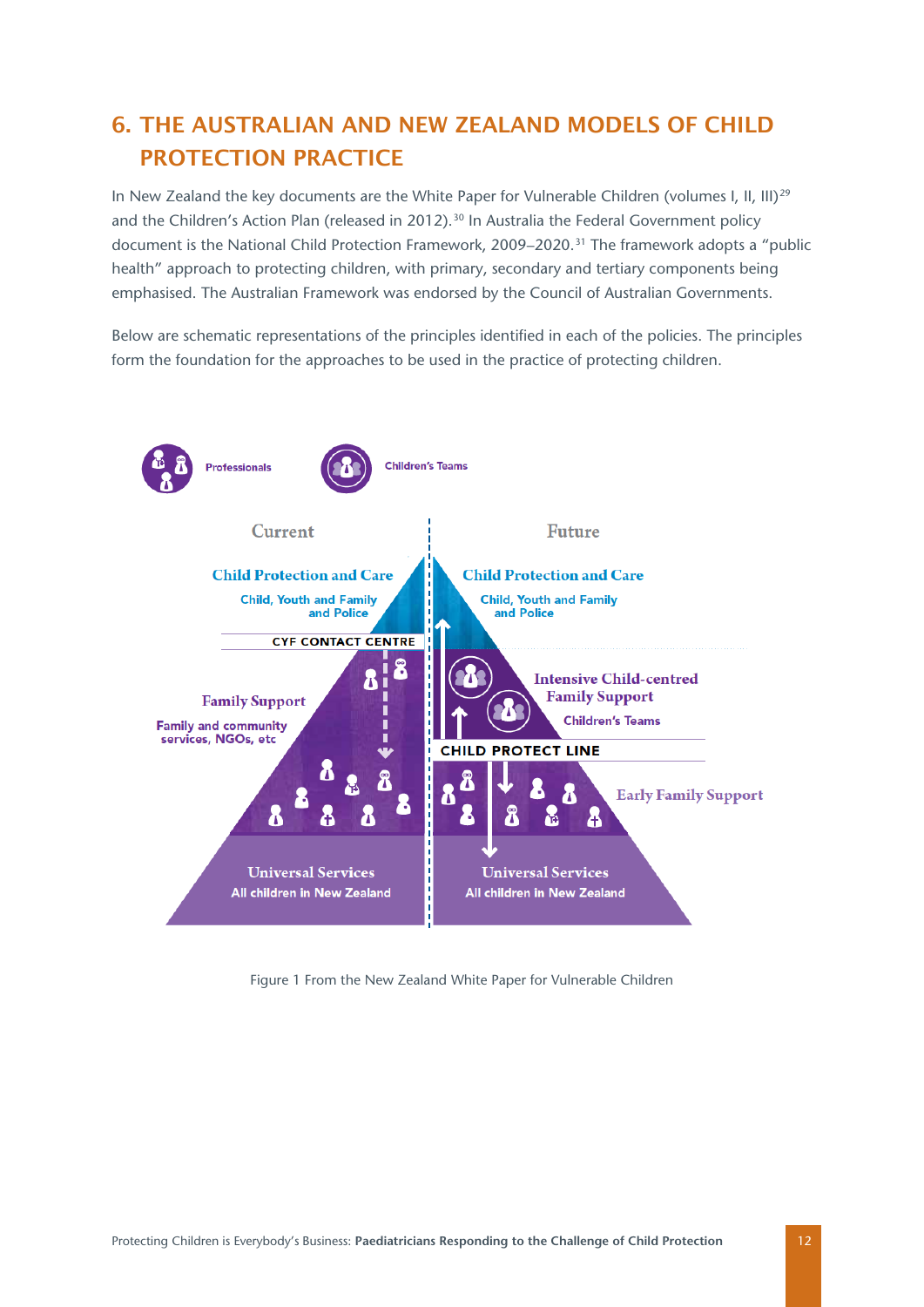

Figure 2 From Australia's National Framework for Protecting Children (2009–2020):

Primary (universal)  $\rightarrow$  Secondary (targeted)  $\rightarrow$  Tertiary interventions

Key elements of each model and their implications for paediatricians are below:

- A focus on protecting children at all levels of intervention.
- Paediatricians in both Australia (through mandatory reporting) and New Zealand (through Section 195A of the Crimes Act) are required to initiate child protection interventions when they believe that a child or young person may have been harmed. In some jurisdictions in Australia reporting is required when a child is considered to be at significant risk of harm.
- Emphasis on the importance of identifying and addressing factors that make children vulnerable before they become apparent or escalate to child abuse. These models are particularly relevant from the perspective of the RACP, as they draw attention to the role that all paediatricians could and should play across the protecting children spectrum, and to the importance of paediatricians collaborating with other health and social service professionals and agencies. Where concerns exist around the potential for harm to a child, more effective communication between paediatricians, statutory bodies and other health and welfare professionals could assist families in accessing relevant services.
- The New Zealand White Paper defines vulnerable children as "children who are at significant risk of harm to their wellbeing now and into the future as a consequence of the environment in which they are being raised and, in some cases, due to their own complex needs".<sup>[32](#page-29-6)</sup>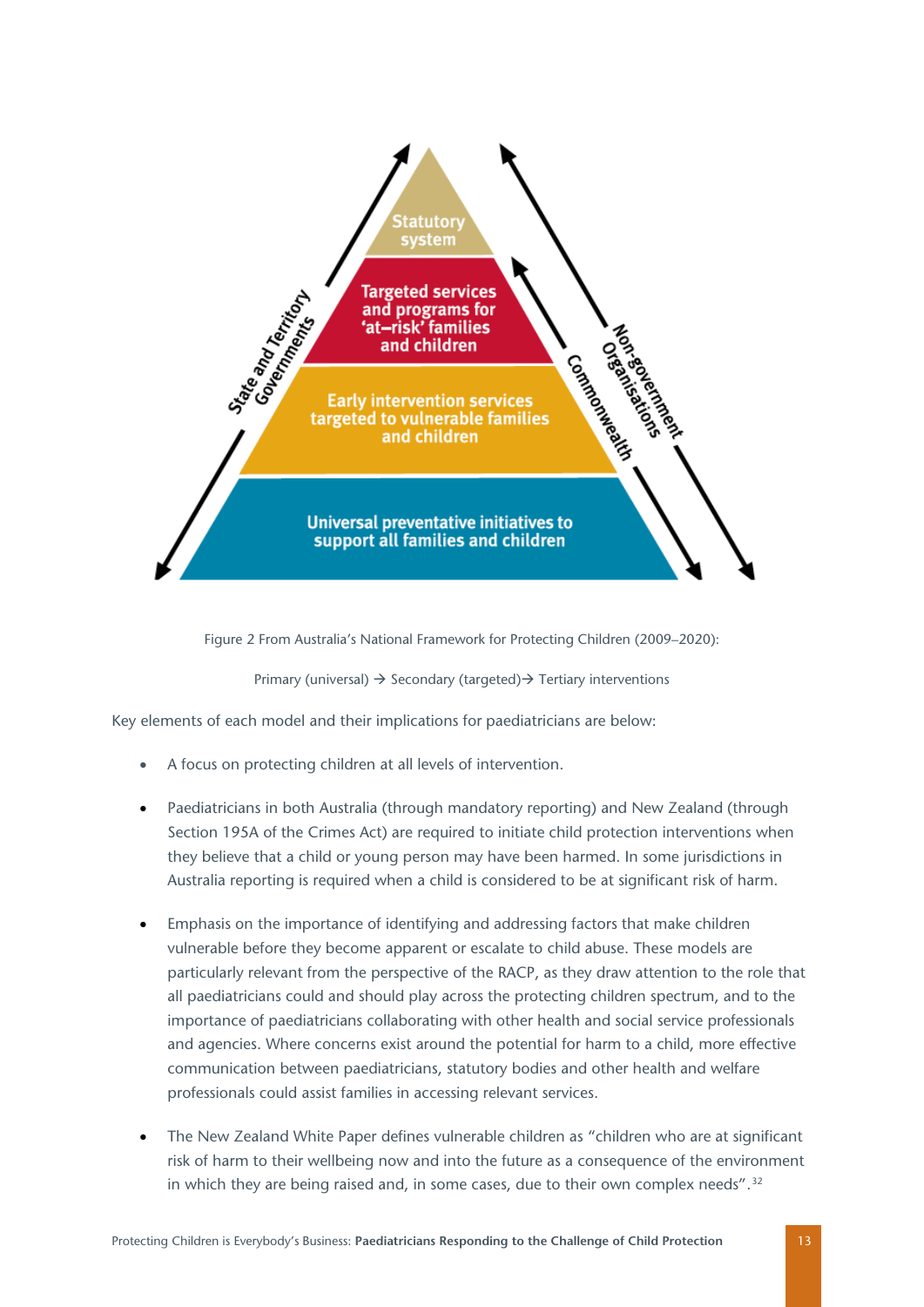- Insistence on a much higher level of interagency and interprofessional responsibility. This means that paediatricians who refer children and young people to statutory child protection agencies should receive feedback from the statutory agency's assessment and management decisions throughout the investigation and intervention phases.
- All health professionals and others (e.g. teachers and child care workers) whose work brings them into contact with children, young people and families have a similar level of primary and secondary responsibility. However, paediatricians, through their training in the assessment, observation and examination of children and young people, have the skills to advise and support other professionals in issues relating to protecting children. This is especially the case when it is necessary to determine whether a child or young person may have been harmed as opposed to experiencing the effects of an adverse environment. Likewise, paediatricians themselves will be better informed about the needs of the child through coordination and working together with the other professionals involved with the child

# <span id="page-14-0"></span>7. PAEDIATRICANS' RELATIONSHIP WITH AND RESPONSIBILITY TO STATUTORY AGENCIES

Paediatricians working in Australia should be aware of their legal responsibility (known as mandatory reporting) by consulting the legislation of their particular State or Territory. There is no mandatory reporting in New Zealand; however, as part of the Children's Action Plan the New Zealand Government intends to introduce a range of initiatives that will raise expectations on agencies and make it easier for frontline staff and the public to identify vulnerable children and report concerns.<sup>[33](#page-29-7)</sup> Section 195A of the Crimes Act (New Zealand) was amended in 2011 to make persons liable if they "fail to take reasonable steps to protect" a vulnerable child or other person known to be at risk. $34$ Most District Health Boards in New Zealand have child protection policies in place requiring that clinicians concerned that a child "may have been abused" report their concerns to statutory authorities. This ensures that a full investigation of the child's situation can occur.

Useful guidance regarding reporting to statutory agencies is available on the NSW Department of Health website [35](#page-29-9)

Some paediatricians may not have considered recognition of vulnerability or adversity in children and young people as an effective alternative approach to the prevention of harm, without the need for involvement of the statutory agency. Once vulnerability is recognised it may be reduced, and therefore harm prevented by referral to appropriate agencies.

It is important to note that attempts by paediatricians to involve child protection statutory agencies are not always successful because the paediatrician's concerns may be determined to have not reached the statutory agency threshold. In other situations the threshold may be reached but there may not be sufficient resources within the agency for the case to be allocated for an investigation. Consequently, the vulnerable families about which paediatricians are concerned do not receive a service response. It is important that relevant statutory bodies educate paediatricians and other health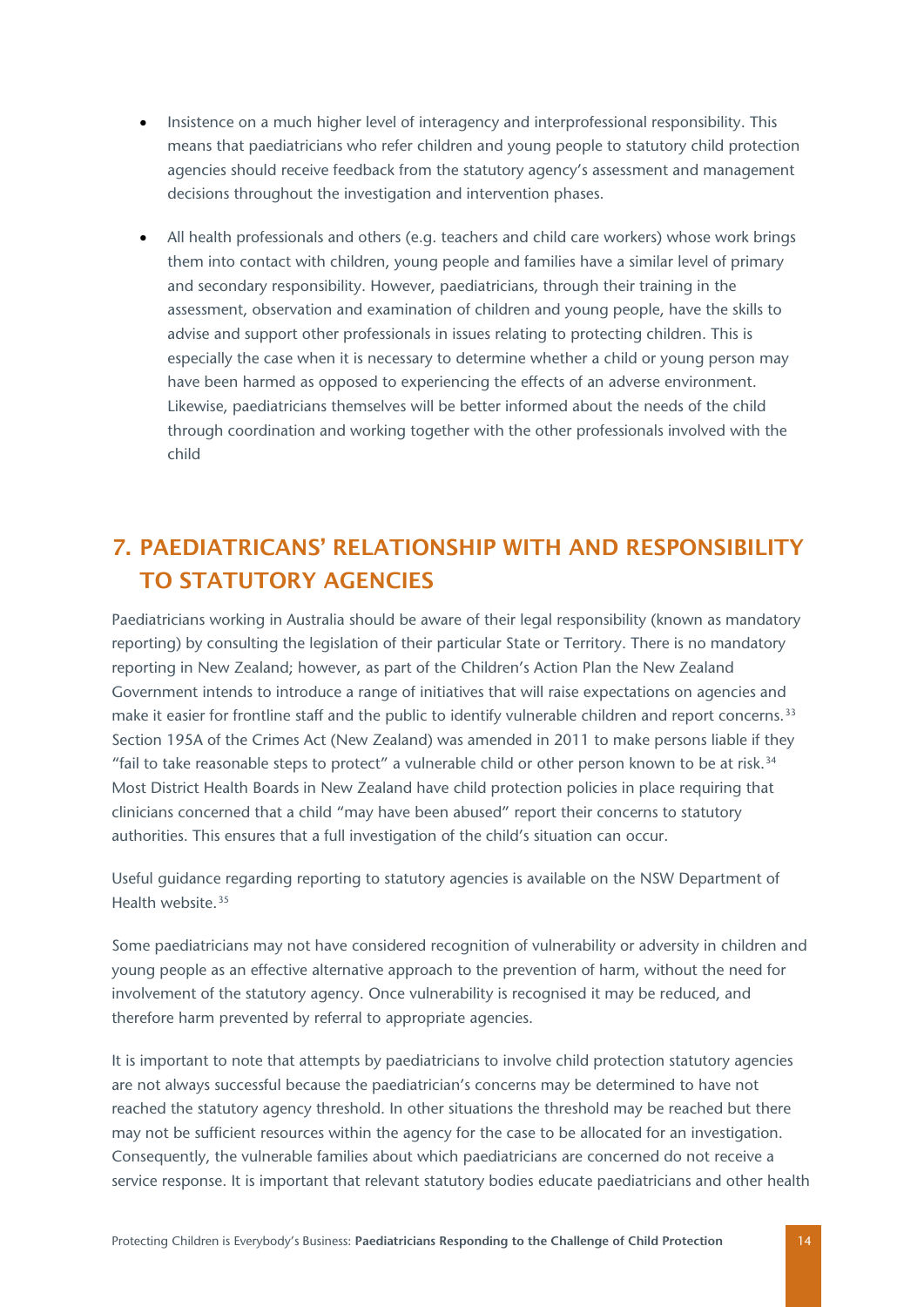professionals around reporting requirements and the capacity of statutory agencies to respond. Promoting the use of secondary measures to support children and their families, where appropriate, is important.

Of relevance are the data from the Australian Institute of Health and Welfare publication, Child Protection Australia 2011–2012. The total number of notifications for that year was 252,962 involving 173,502 children. Of these notifications, 116,528 were investigated and 48,420 (41.5 per cent) were substantiated.[36](#page-29-10)

Over the same 12 months in New Zealand there were 152,800 care and protection notifications made. In New Zealand in the year ending June 2013 there were 148,659 notifications to Child, Youth and Family, 61,877 required further action and abuse was substantiated for 22,984.[37](#page-29-11)

# <span id="page-15-0"></span>8. PSYCHOSOCIAL EVALUATION: IDENTIFICATION OF VULNERABILITY AND REFERRAL TO SERVICES

The Common Approach to Assessment, Referral and Support (CAARS) is a model developed under the Australian National Framework to identify strengths and needs (or adversity) across six domains of wellbeing.<sup>[38](#page-29-12)</sup> It provides a framework within which service providers who work with children and families can easily identify adverse factors in relevant aspects of a child's life. It is useful both to identify adversity that can be a focus for intervention or support and to highlight strengths to build on.

The six wellbeing domains are:

- Physical health
- Mental health and emotional wellbeing
- Relationships
- Material wellbeing
- Learning and development
- Safety.

These domains encompass child, family and community factors. Within the child domain, factors that may indicate adversity include a disability (physical or cognitive), whether the child displays unsafe behaviours, or where development is delayed. Family factors may include parental attributes such as a physical disability or mental illness in one or more parents, the safety of the home environment, drug and alcohol abuse, or if there is either suspected or substantiated domestic violence.<sup>[39](#page-29-1)</sup> Being in outof-home care and living in poverty are other family factors that indicate adversity. Community factors that may mitigate adversity include the presence of trusted adults or other support outside the family, the availability of services in the local area, and the safety of the neighbourhood or school community.

Under the CAARS model, each of these factors can be highlighted by service providers as areas of need, providing focus for intervention and support. Any service provider who works with a child or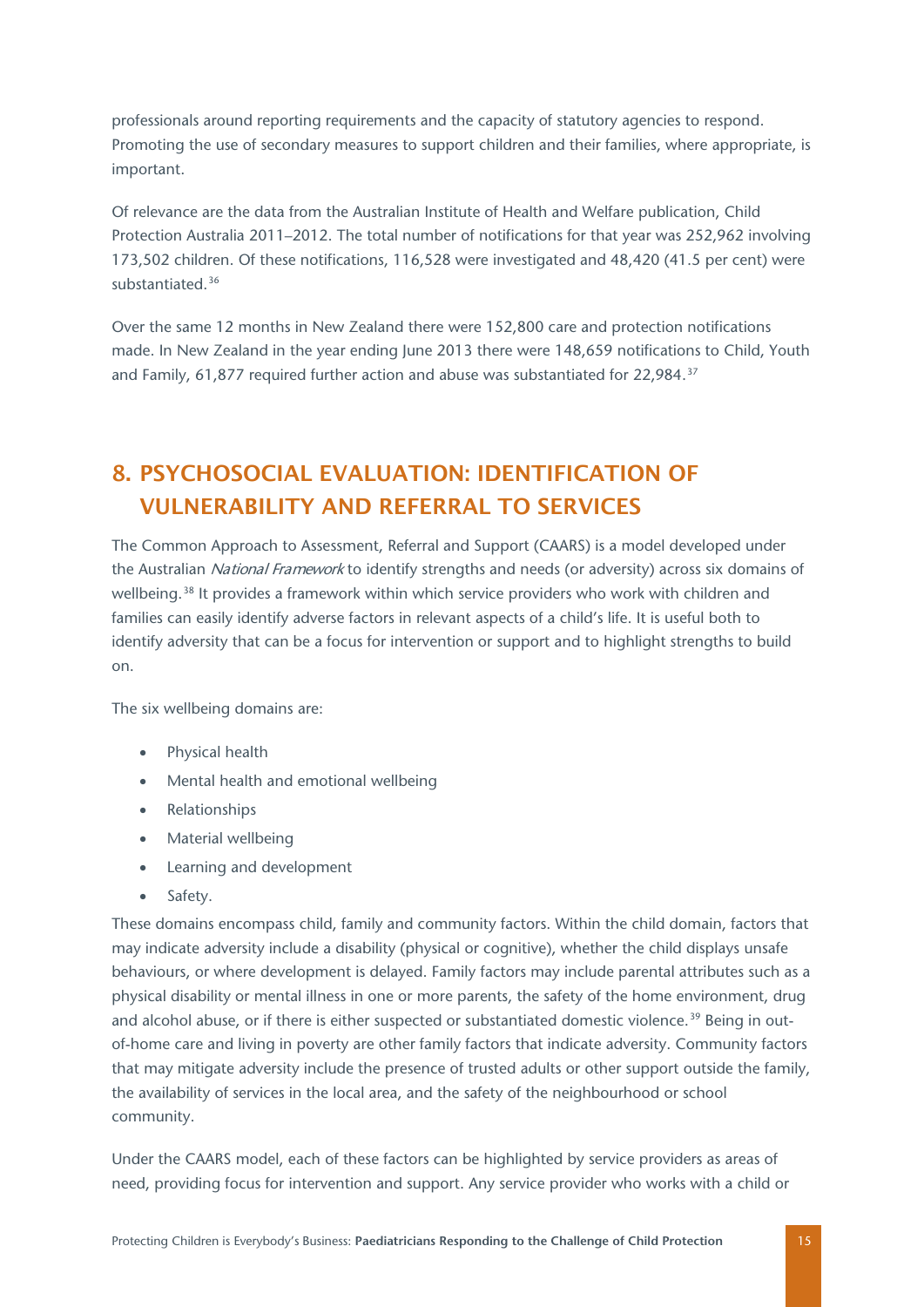family can identify areas that need strengthening, as well as existing strengths on which to build. For example, a child with a disability and an unstable home life may have a trusted and supportive relative or friend in the local community and that relationship can be fostered and enhanced while concurrently seeking to ensure that the parents receive the required care and support services. All factors need to be considered in the context of children's developmental needs at different stages of life.

In New Zealand Whānau Ora is an inclusive interagency approach to providing health and social services to build the capacity of Māori families in need. It empowers whānau (the wider family) as a whole rather than focusing separately on individual family members and their issues. Some whānau will arrange support for themselves by working with the organisations available to them. Others will seek help from specialist Whānau Ora providers who offer services tailored to their needs.<sup>[40](#page-29-13)</sup>

# <span id="page-16-0"></span>9. SPECIFIC VULNERABLE POPULATIONS AND CULTURAL **CONSIDERATIONS**

In addition to considering the above factors, there are some particular population groups that may be more vulnerable to adversity.

Children of refugee or recent immigrant families are likely to experience more adversity. Their families are less likely to be economically stable, there may be a past or recent experience of trauma in the parents and/or children, the children's schooling may have been disrupted, they may not be comfortable speaking English, and their family may be fragmented.

In New Zealand Māori children and adults are more at risk of fatal abuse and intimate partner violence than Pākehā(New Zealand European) children (and adults). This is influenced by associations with deprivation and poverty, and attributable beyond that to ongoing loss of land, languange and culture, and the impact of racist values and institutions.

#### *"E kore e ngaro, he kakano i ruia mai i Rangiatea – the seed that was planted at Rangiatea will never be lost"*

Māori cultural traditions are strongly pro-child, a fact attested to by early reports from New Zealand settlers:

"Their love and attachment to children was very great, and not merely to their own immediate offspring. They (M*ā*ori Adults) very commonly adopted children; indeed no man having a large family was ever allowed to bring them all up himself. Uncles, aunts and cousins claimed and took them, often whether the parents were willing or not. The father, or uncle, often carried or nursed his infant on his back or quietly to work with the little one there snugly ensconced.<sup>"[41](#page-29-14)</sup>

In Australia children of Aboriginal and Torres Strait Islander origin are markedly overrepresented in mandatory reports of suspected child abuse and neglect.<sup>[42](#page-29-15)</sup> There is little knowledge of parenting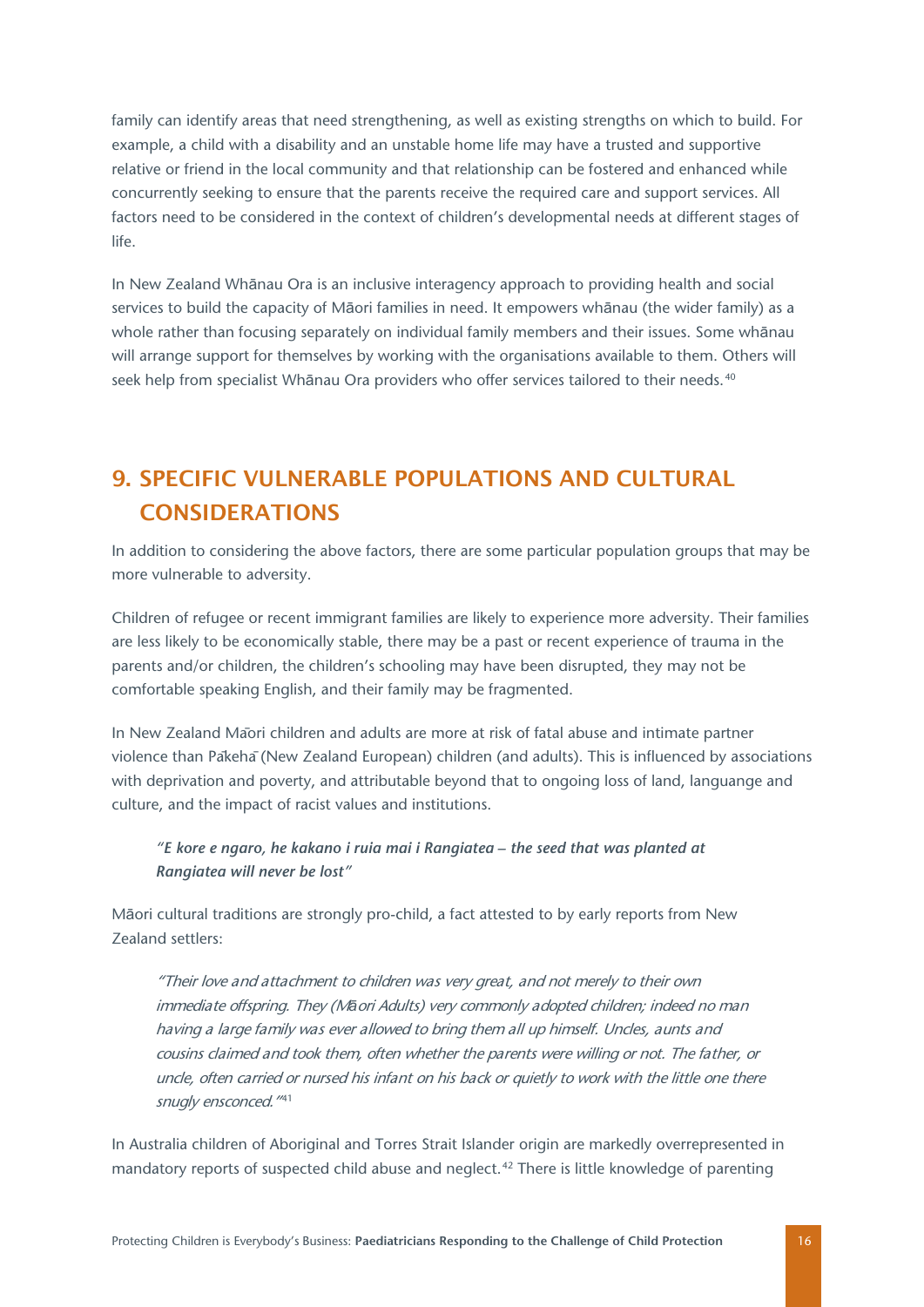practices in pre-colonisation Aboriginal communities. Colonisation continues to be highly destructive of the social structure and function of Aboriginal communities. This was compounded further by the enduring impact of the 'Stolen Generation' in undermining parenting capacities.

Children of Aboriginal and Torres Strait Islander origin are also significantly overrepresented in the out-of-home care group. This group of children are more likely than the general population to experience adversity. In 2012 the rate for Aboriginal and Torres Strait Islander children to be in outof-home care was 55.1 per 100,000 compared with a non-Aboriginal rate of 5.4 per 100,000.

Children who are in out-of-home-care are likely to have poorer physical, mental and developmental health compared to their peers.[43](#page-29-5) Paediatricians who work with children in out-of-home-care should be alert to factors that may impact on the child's vulnerability. Availing themselves of informationsharing procedures in relation to the child and their family is often useful in establishing the presence and level of any adversity that may impact on or is already affecting the child's wellbeing.

Children with a disability are more likely to have higher levels of family adversity and therefore to be at an increased risk of harm. Families who have a child with a disability are likely to experience an economic impact from providing care for their child with a disability, and the parents' employment and/or housing situation may be compromised as a result.<sup>[44](#page-29-16)</sup> The child's learning and development will depend on access to appropriate services. Family relationships and the emotional wellbeing of other family members as well as the child may also be impacted by the presence of a person with disability in the family. If it is a parent rather than a child who has a disability, then this is also a situation in which their child(ren) may be vulnerable. A parent with a disability, without external support and assistance, may be compromised in their ability to provide a stable home and appropriate care for their child(ren). The ability of the parent to secure and maintain employment may also impact on the child(ren).

# <span id="page-17-0"></span>10. HARM TO CHILDREN IN THE CONTEXT OF INTIMATE-PARTNER VIOLENCE

Intimate partner violence is defined in the recent WHO *World Report on Violence and Health* as:

"… any behaviour within an intimate relationship that causes physical, psychological or sexual harm to those in the relationship. Such behaviour includes:

- Acts of physical aggression such as slapping, hitting, kicking and beating
- Psychological abuse such as intimidation, constant belittling and humiliating
- Forced intercourse and other forms of sexual coercion
- Various controlling behaviours such as isolating a person from their family and friends, monitoring their movements, and restricting their access to information and assistance." [45](#page-29-7)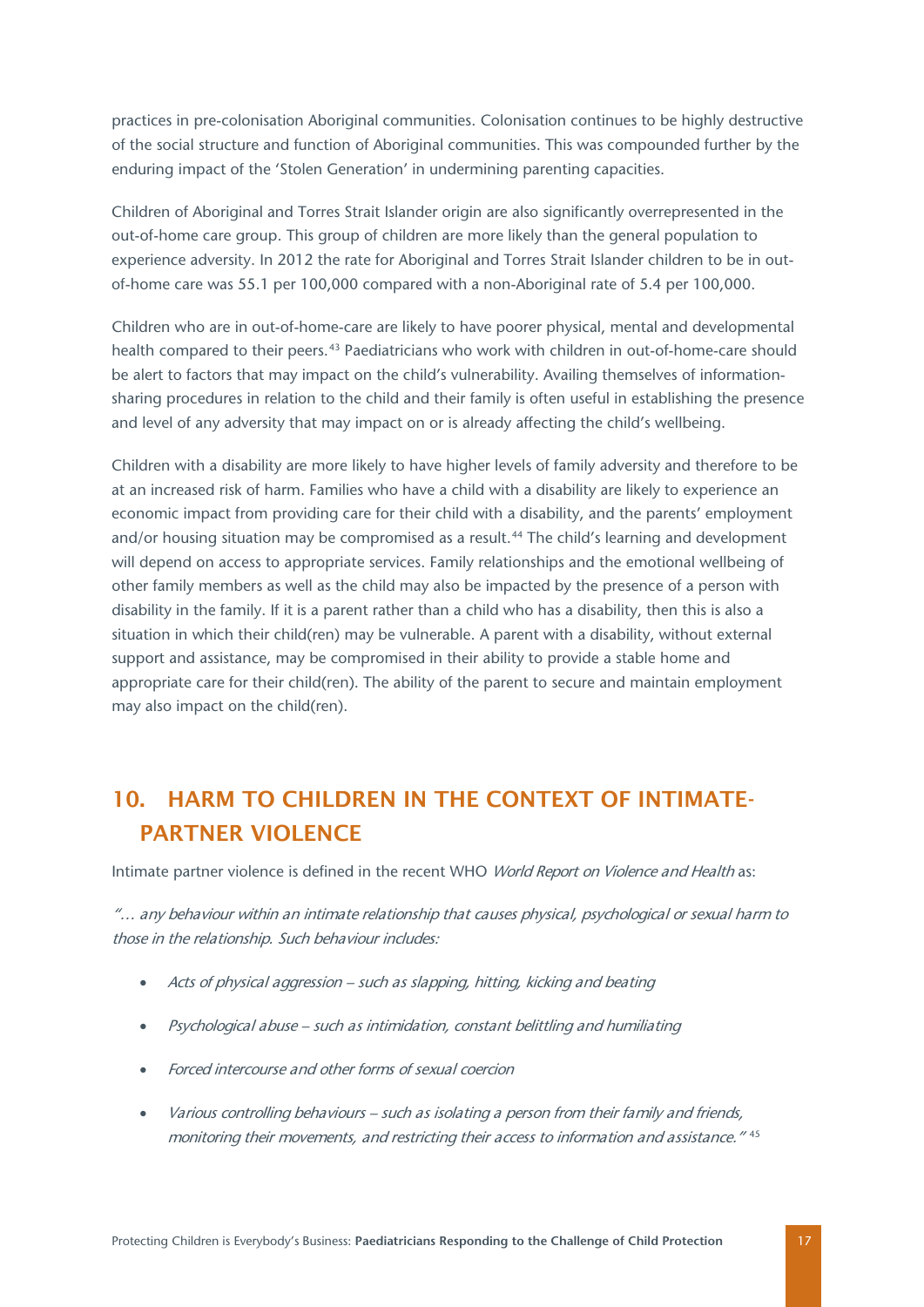Prevalence rates of intimate partner violence vary between studies because of the particular definitions used, the manner in which intimate partner violence questions are asked, the particular population being studied and the degree of privacy during the interview with the subject. A large population-based study of New Zealand women reported rates of intimate partner violence of 33 per cent in Auckland and 39 per cent in rural Waikato.<sup>[46](#page-29-17)</sup> Another New Zealand study found that 21 per cent of women presenting for emergency department care in South Auckland screened positive for a history of intimate partner violence in the past year and 44 per cent reported partner violence at some time in their adulthood <sup>[47](#page-29-18)</sup>

In Australia the Australian Bureau of Statistics' Social Trends Survey estimated that in 2005, 17 per cent (1.3 million) of women aged 18 years and over had experienced partner violence and 59 per cent of victims of partner violence reported that their children directly witnessed the violence.<sup>[48](#page-29-10)</sup>

Children are known to be present in 60 to 85 per cent of the Australian homes where partner violence is occurring (two-thirds being under the age of five).<sup>[49](#page-29-11)</sup>

Children living in homes with intimate partner violence are also at greater risk of physical and sexual harm; in 40 per cent of cases of sexual contact and in 55 per cent of physical assaults of children, partner violence was found to co-exist.<sup>[50](#page-29-19)</sup>

When a case of intimate partner abuse presents to health services, the co-occurrence of physical assault of children in the family must always be considered. Conversely, when physical assault presents in children, the co-occurrence of adult violence must be considered.

The presence of intimate partner violence in a family is a significant type of adversity and is often associated with children being physically and emotionally harmed. When police reports were the standard for the identification of intimate partner violence in pregnancy, there was a 3.5 times increase in neonatal death and a 3.7 times increase in preterm delivery, compared with pregnancies where intimate partner violence had not been reported.<sup>[51,](#page-29-0)[52](#page-29-20)</sup>

#### <span id="page-18-0"></span>11. ROLE OF PAEDIATRICIANS

Protecting children is a vital component of the work of paediatricians. Paediatricians have a role at each of the three levels of the spectrum, namely universal, primary and secondary prevention. The CAARS model provides a framework that health professionals in Australia can use to identify risk factors and protective factors that influence a child's potential vulnerability to abuse. In New Zealand the Children's Action Plan<sup>[53](#page-29-21)</sup> aims to support vulnerable children to prevent them reaching the crisis point at which they need statutory intervention because of abuse and neglect.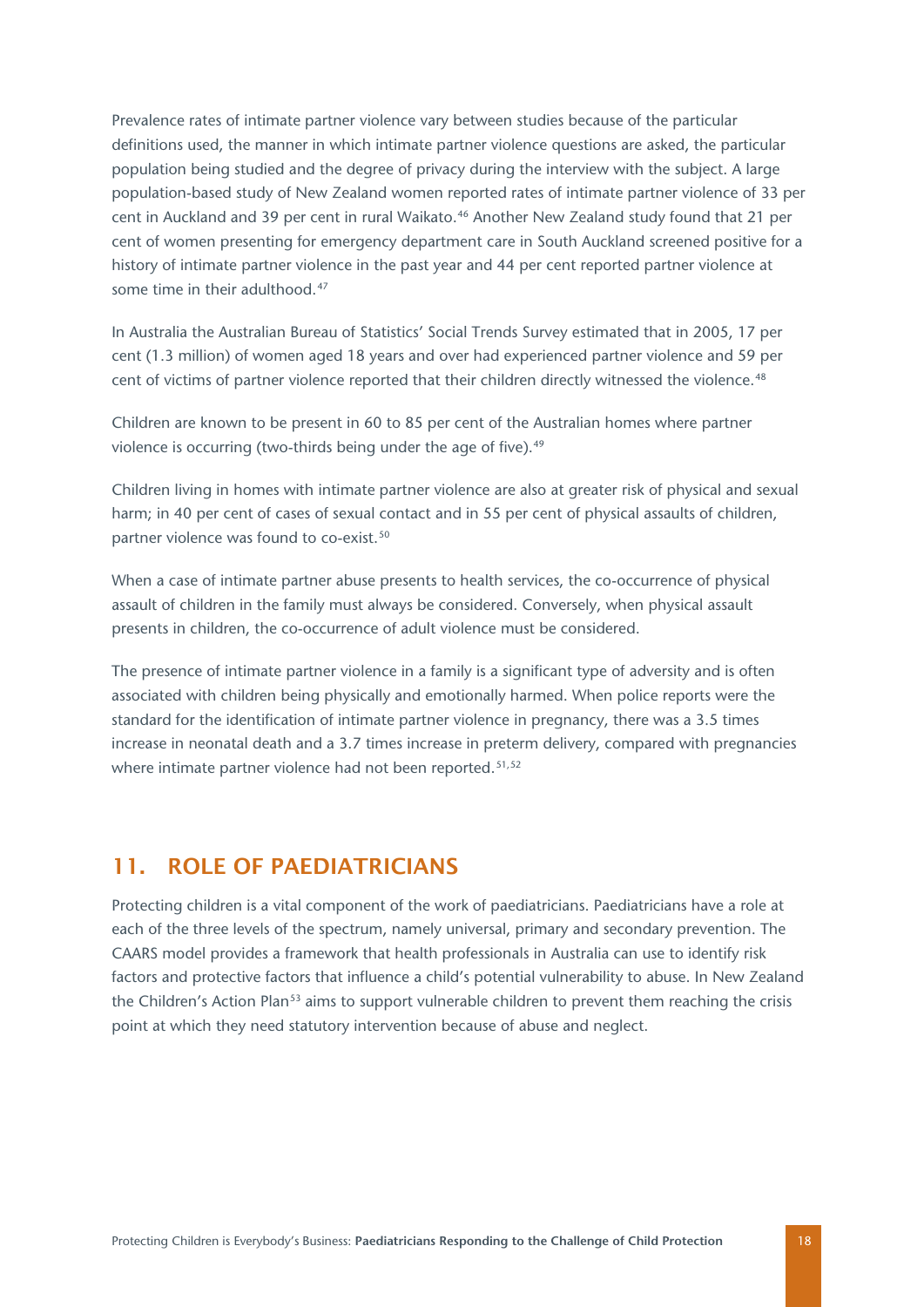### <span id="page-19-0"></span>12. INFORMATION-SHARING GUIDELINES

Due to the complex nature of child abuse and problems within families, effective prevention of child abuse and enhanced protection of children can only be achieved if the various professions and agencies work in partnership. Such agencies include Child Protection, child welfare, family support and community health.<sup>[54](#page-29-14)</sup> Paediatricians must work with the various professional groups to find solutions to improve outcomes for vulnerable or abused children and their families.

An important strategy to facilitate working together in both Australia and New Zealand has been the development of information-sharing guidelines. Each Australian State and Territory<sup>[55](#page-29-15)</sup> has a specific set of guidelines, and there are national guidelines in New Zealand.<sup>[56](#page-29-5)</sup> Paediatricians should become familiar with the information-sharing guidelines relevant to their jurisdiction.

The guidelines provide a mechanism by which certain professionals can share information about vulnerable children and families. These provisions typically apply to children's service providers (family services and out-of-home care), disability service managers, medical practitioners, school teachers, nurses, psychologists, social workers, public servants and other relevant health professionals.

Information-sharing guidelines are important for health professionals such as paediatricians as they provide a valuable, available route to follow up on concerns about a child's vulnerability. If a child is identified as vulnerable or the health practitioner identifies significant adversity, information sharing is an avenue by which they can fill in more of the 'bigger picture' surrounding the child and their family. This may provide reassurance that the circumstances are not cause for significant concern, but may also support the initial concerns and indicate that the circumstances warrant further follow-up or reporting.

Paediatricians who identify risk factors or adversity in a child they assess should seek opportunities to communicate with other involved agencies – as facilitated by the relevant legislation – as a way of determining whether the adversity is part of a wider picture of concern. In each jurisdiction there are processes by which health professionals or other professionals can either request information from others who are or have been involved with the same child or family members, or can volunteer information to be shared with other professionals. In this way paediatricians and other professionals can ensure that all those involved with a child and their family are aware of any relevant known information; such information may assist in the identification of adversity or vulnerability.

### <span id="page-19-1"></span>13. CONCLUSION

All jurisdictions are obliged to take measures to protect children from all forms of abuse and neglect, and to ensure that all appropriate protective measures are in place to safeguard children. This document outlines the important role that paediatricians can have in providing this protection. Through their training and experience paediatricians gain expertise in the assessment and examination of children and young people for whom there are behavioural, developmental or physical health concerns. In turn, they are able to provide care across primary, secondary and tertiary child protection levels.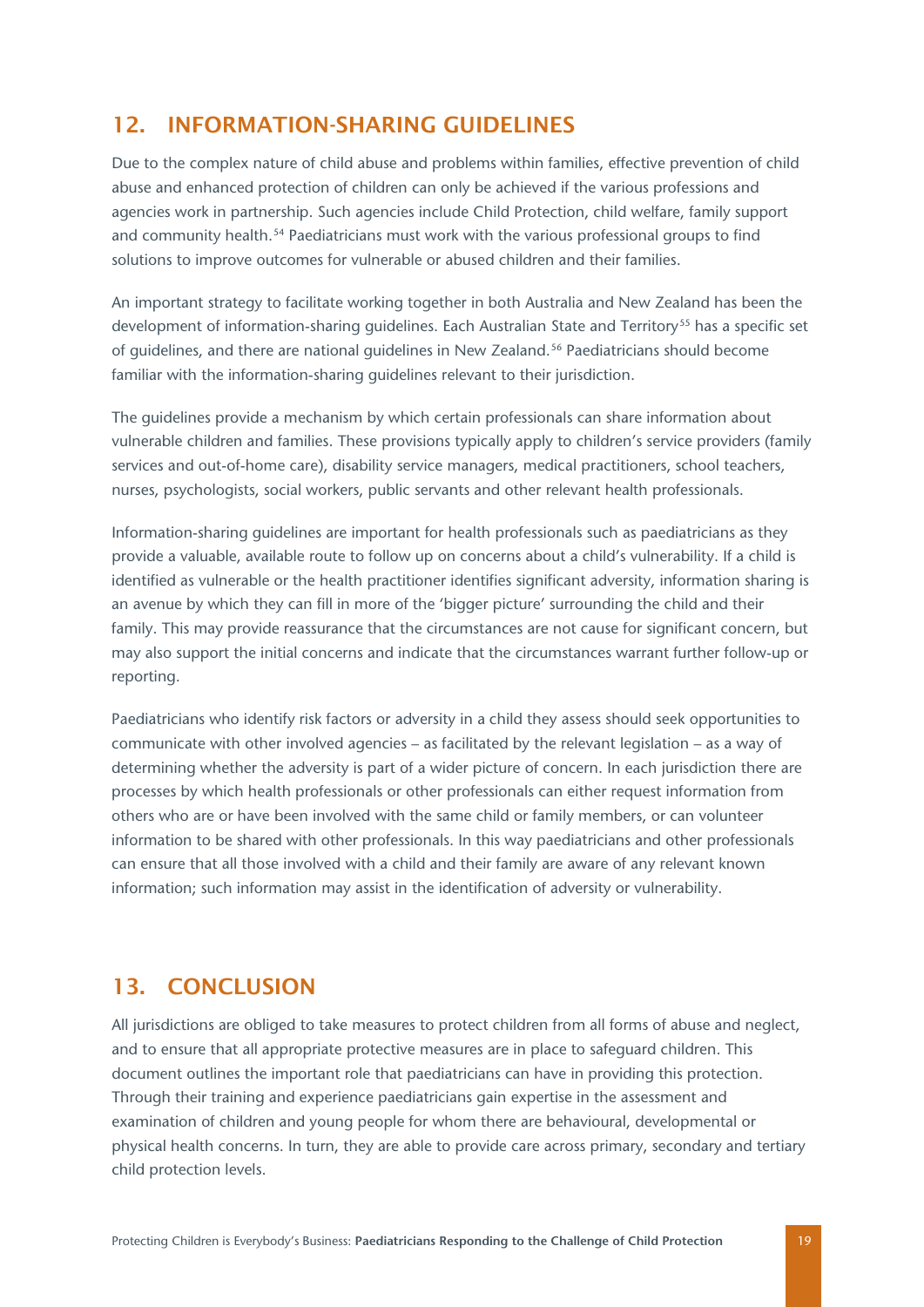### <span id="page-20-0"></span>14. ACKNOWLEDGEMENTS

This position statement was developed by a Working Group, formed by the Paediatric Policy and Advocacy Committee of the RACP's Paediatrics & Child Health Division.

The Working Group was chaired by Dr Terence Donald, and also included:

- Professor Dawn Elder
- Dr Anagha Jayakar
- Dr Geraldine Goh
- **Dr Jan Connors**
- Dr J. Anne S. Smith
- Dr Louise Martin
- Dr Susan Marks
- Mr Alex Lynch
- Dr Lisa Dive

The Paediatric Policy and Advocacy Committee is chaired by Dr Jacqueline Small.

# <span id="page-20-1"></span>APPENDIX 1 – TERTIARY LEVEL CHILD PROTECTION **DEFINITIONS**

In Australian and New Zealand jurisdictions, protecting children and young people who have been abused or neglected is grounded in relevant legislation. Key terms relating to physical, sexual, emotional abuse and neglect are defined in the legislation. There is a similarity between the definitions used across the Australian States and Territories and New Zealand definitions.

Key terms are defined below:<sup>[57](#page-29-22)</sup>

- **Physical abuse**: any act that results in inflicted injury to a child or young person. Such injury or injuries may be deliberately inflicted or the unintentional result of rage. Regardless of motivation, the result for the child or young person is physical abuse.
- **Sexual abuse**: any act or acts that result in the sexual exploitation of a child or young person.
- **Emotional abuse**: any act or omission that results in impaired psychological, social, intellectual and/or emotional functioning and development of a child or young person. It includes such behaviours as rejection, deprivation, continued criticism, exposure to family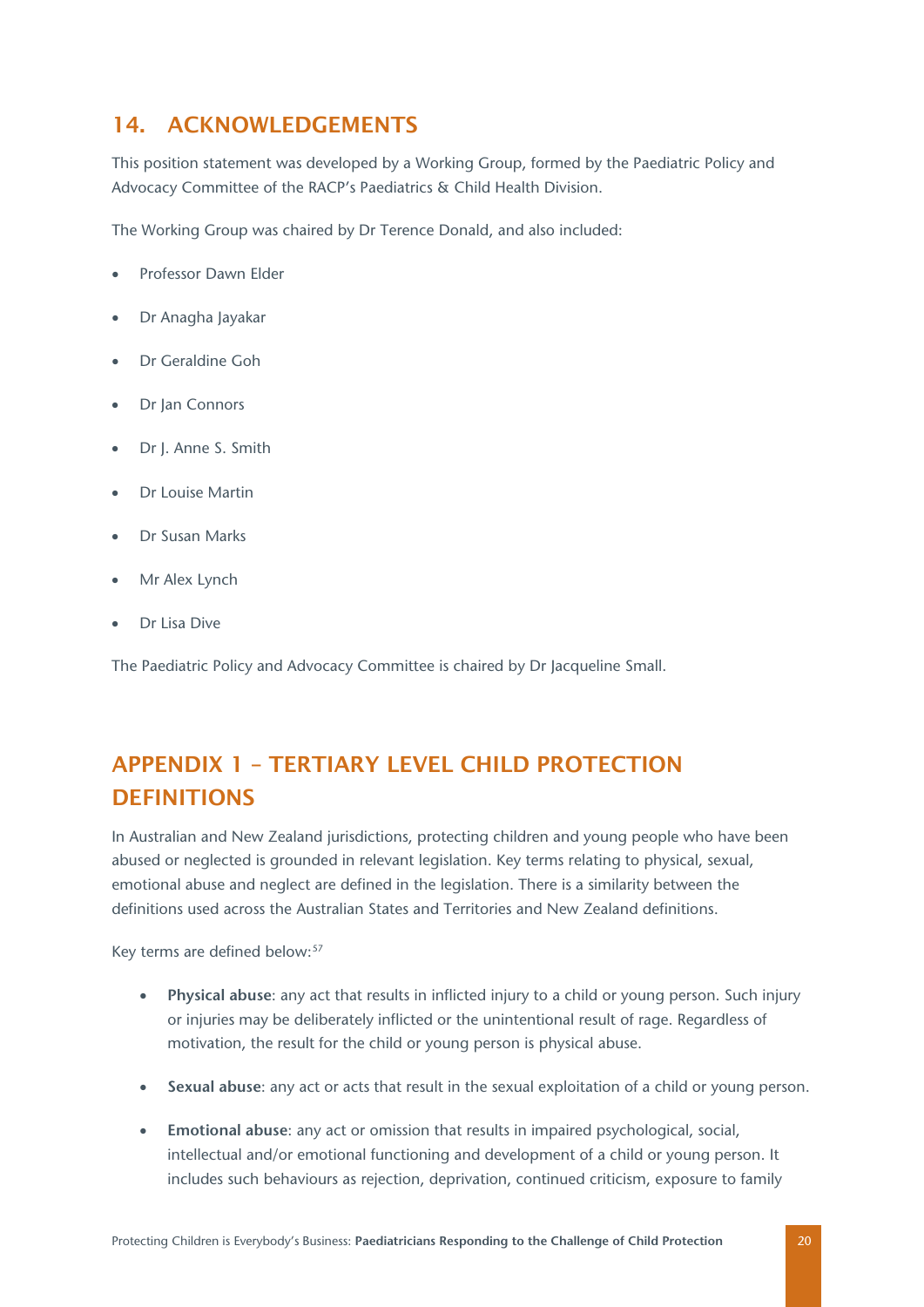violence, corruption of a child or young person, the negative impact of the mental condition of the caregiver, the negative impact of substance abuse by anyone living with the child or young person.

- **Neglect**: any act or omission that results in impaired physical functioning, injury, and/or development of a child or a young person. It includes physical neglect, neglect of supervision, medical neglect, abandonment, refusal to assume parental responsibility by not providing adequate care or control of a child or young person.
- **Fabricated or induced illness**: another form of harm that is not generally defined in Child Protection legislation. It occurs when a carer actively promotes the sick role in a child by exaggeration, non-treatment of real problems, fabrication (lying) or falsification of signs, and/or induction of illness. In addition to these severe cases, there are others where a child may present for medical attention with unusual or puzzling symptoms which are not attributable to any organic disease, and yet do not involve deliberate fabrication or deception, but are a manifestation of excessive and potentially harmful parental concern. Statutory intervention in such situations is generally based on the physical aspects of the harmful parental behaviour or on the identified psychological consequences.

Where one type of harm to a child is uncovered, others may be present. It may compromise the child or young person further to identify only one form of abuse, since this might result in other factors not being identified, assessed and managed.

Emotional harm is a component of all forms of abuse. For example, it is important to consider that a child or young person who has been sexually abused may also have experienced neglect and/or physical or emotional abuse through such behaviours as physical assault, coercion, intimidation and isolation.

Paediatricians working in Australia should be aware of their legal responsibility (known as mandatory reporting) by consulting the legislation of their particular State or Territory. There is no mandatory reporting in New Zealand; however, as part of the Children's Action Plan the New Zealand Government intends to introduce a range of initiatives that will raise expectations on agencies and make it easier for frontline staff and the public to identify vulnerable children and report concerns.<sup>[58](#page-29-23)</sup> Section 195A of the Crimes Act (New Zealand) was amended in 2011 to make persons liable if they "fail to take reasonable steps to protect" a vulnerable child or other person known to be at risk.<sup>[59](#page-29-24)</sup> Most District Health Boards in New Zealand have child protection policies in place requiring that clinicians concerned that a child "may have been abused" report their concerns to statutory authorities. This ensures that a full investigation of the child's situation can occur.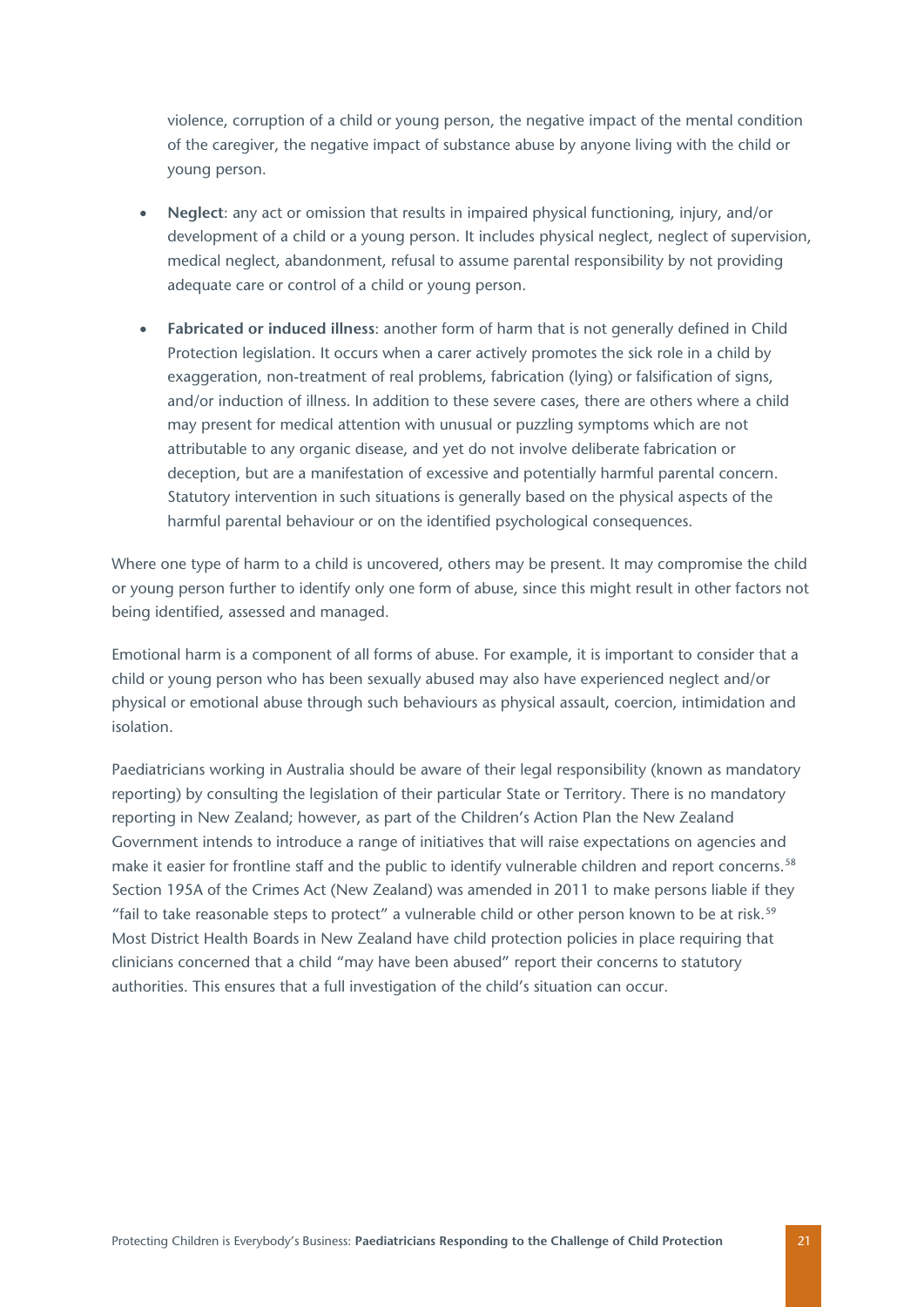# <span id="page-22-0"></span>APPENDIX 2 – STATUTORY REPORTING REQUIREMENTS IN RELEVANT JURISDICTIONS

| <b>Jurisdiction</b>   | <b>State of mind</b>                                                                | <b>Extent of harm</b>                                                                                                                                                                                                                                                                                                                                                                                    |
|-----------------------|-------------------------------------------------------------------------------------|----------------------------------------------------------------------------------------------------------------------------------------------------------------------------------------------------------------------------------------------------------------------------------------------------------------------------------------------------------------------------------------------------------|
| <b>New</b><br>Zealand | No mandatory<br>reporting in New<br>Zealand                                         | There are no statutory reporting requirements but the New<br>Zealand Children's Action Plan contains a range of initiatives<br>that raise expectations on agencies and make it easier for<br>frontline staff and the public to identify vulnerable children and<br>report concerns to Child, Youth and Family.                                                                                           |
|                       |                                                                                     | The Children, Young Persons, and Their Families Act 1989 also<br>provides guidance, and regional Distric Health Boards policies<br>support reporting by clinicians of children for whom abuse is<br>suspected. New Zealand (through Section 195A of the Crimes<br>Act) is required to initiate child protection interventions when<br>they believe that a child or young person may have been<br>harmed. |
| <b>ACT</b>            | Belief on<br>reasonable grounds                                                     | Not specified: "sexual abuse  or non-accidental physical<br>injury"                                                                                                                                                                                                                                                                                                                                      |
| <b>NSW</b>            | Suspects on<br>reasonable grounds<br>that a child is at risk<br>of significant harm | A child or young person "is at risk of significant harm if current<br>concerns exist for the safety, welfare or wellbeing of the child or<br>young person because of the presence, to a significant extent,<br>of  basic physical or psychological needs are not being met<br>physical or sexual abuse or ill-treatment  serious psychological<br>harm".                                                 |
| <b>NT</b>             | Belief on<br>reasonable grounds                                                     | Any significant detrimental effect caused by any act, omission<br>or circumstance on the physical, psychological or emotional<br>wellbeing or development of the child                                                                                                                                                                                                                                   |
| <b>QLD</b>            | Becomes aware, or<br>reasonably suspects                                            | Significant detrimental effect on the child's physical,<br>psychological or emotional wellbeing                                                                                                                                                                                                                                                                                                          |
| <b>SA</b>             | Suspects on<br>reasonable grounds                                                   | Any sexual abuse, physical or psychological abuse or neglect to<br>the extent that the child "has suffered, or is likely to suffer,<br>physical or psychological injury detrimental to the child's<br>wellbeing; or the child's physical or psychological development<br>is in jeopardy"                                                                                                                 |
| <b>TAS</b>            | Believes, or<br>suspects, on<br>reasonable                                          | Any sexual abuse, physical or emotional injury or other abuse,<br>or neglect, to the extent that the child has suffered, or is likely<br>to suffer, physical or psychological harm detrimental to the                                                                                                                                                                                                    |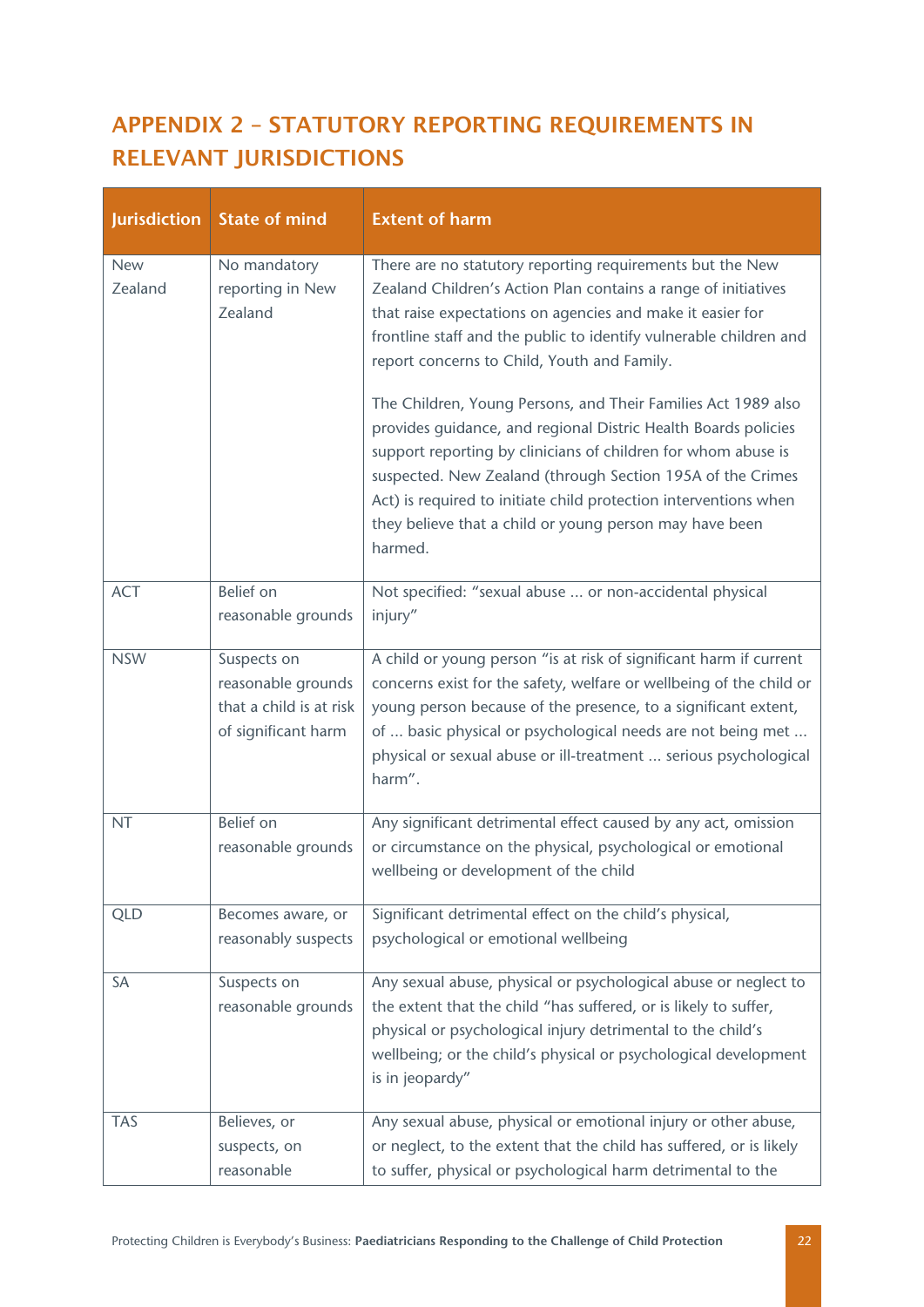|            | grounds, or knows  | child's wellbeing; or the child's physical or psychological       |
|------------|--------------------|-------------------------------------------------------------------|
|            |                    | development is in jeopardy                                        |
|            |                    |                                                                   |
| <b>VIC</b> | Belief on          | Child has suffered, or is likely to suffer, significant harm as a |
|            | reasonable grounds | result of physical injury or sexual abuse and the child's parents |
|            |                    | have not protected, or are unlikely to protect, the child from    |
|            |                    | harm of that type                                                 |
|            |                    |                                                                   |
| <b>WA</b>  | Belief on          | Not specified: any sexual abuse                                   |
|            | reasonable grounds |                                                                   |
|            |                    |                                                                   |
| Australia  | Suspects on        | Not specified: any assault or sexual assault; serious             |
|            | reasonable grounds | psychological harm; serious neglect                               |
|            |                    |                                                                   |

Adapted from relevant state and territory legislation<sup>[60](#page-29-25)</sup>

# <span id="page-23-0"></span>APPENDIX 3 – WEBSITES FOR STATUTORY BODIES BY **IURISDICTION**

New Zealand – Child, Youth and Family:<http://www.cyf.govt.nz/>

Australian Capital Territory – Office for Children, Youth and Family Support: <http://www.communityservices.act.gov.au/ocyfs>

New South Wales – [Department of Family and Community Services:](http://www.community.nsw.gov.au/preventing_child_abuse_and_neglect.html) [http://www.community.nsw.gov.au/docs\\_menu/preventing\\_child\\_abuse\\_and\\_neglect.html](http://www.community.nsw.gov.au/docs_menu/preventing_child_abuse_and_neglect.html)

Northern Territory – [Department of Children and Families:](http://childrenandfamilies.nt.gov.au/index.aspx) <http://childrenandfamilies.nt.gov.au/index.aspx>

Queensland – Department of Communities, [Child Safety and Disability Services –](http://www.communities.qld.gov.au/childsafety/) Child Safety [Services:](http://www.communities.qld.gov.au/childsafety/)<http://www.communities.qld.gov.au/childsafety>

South Australia – [Department for Education and Child Development –](http://www.families.sa.gov.au/default.asp?navgrp=366) Families SA: <http://www.families.sa.gov.au/default.asp?navgrp=366>

Tasmania – [Department of Health and Human Services –](http://www.dhhs.tas.gov.au/children/child_protection_services) Child Protection Services: [http://www.dhhs.tas.gov.au/children/child\\_protection\\_services](http://www.dhhs.tas.gov.au/children/child_protection_services)

Victoria – [Department of Human Services –](http://www.dhs.vic.gov.au/for-individuals/children,-families-and-young-people/child-protection) Children, Youth and Families: <http://www.dhs.vic.gov.au/for-individuals/children,-families-and-young-people/child-protection>

Western Australia – [Department for Child Protection and Family Support:](http://www.dcp.wa.gov.au/Pages/Home.aspx) <http://www.dcp.wa.gov.au/Pages/Home.aspx>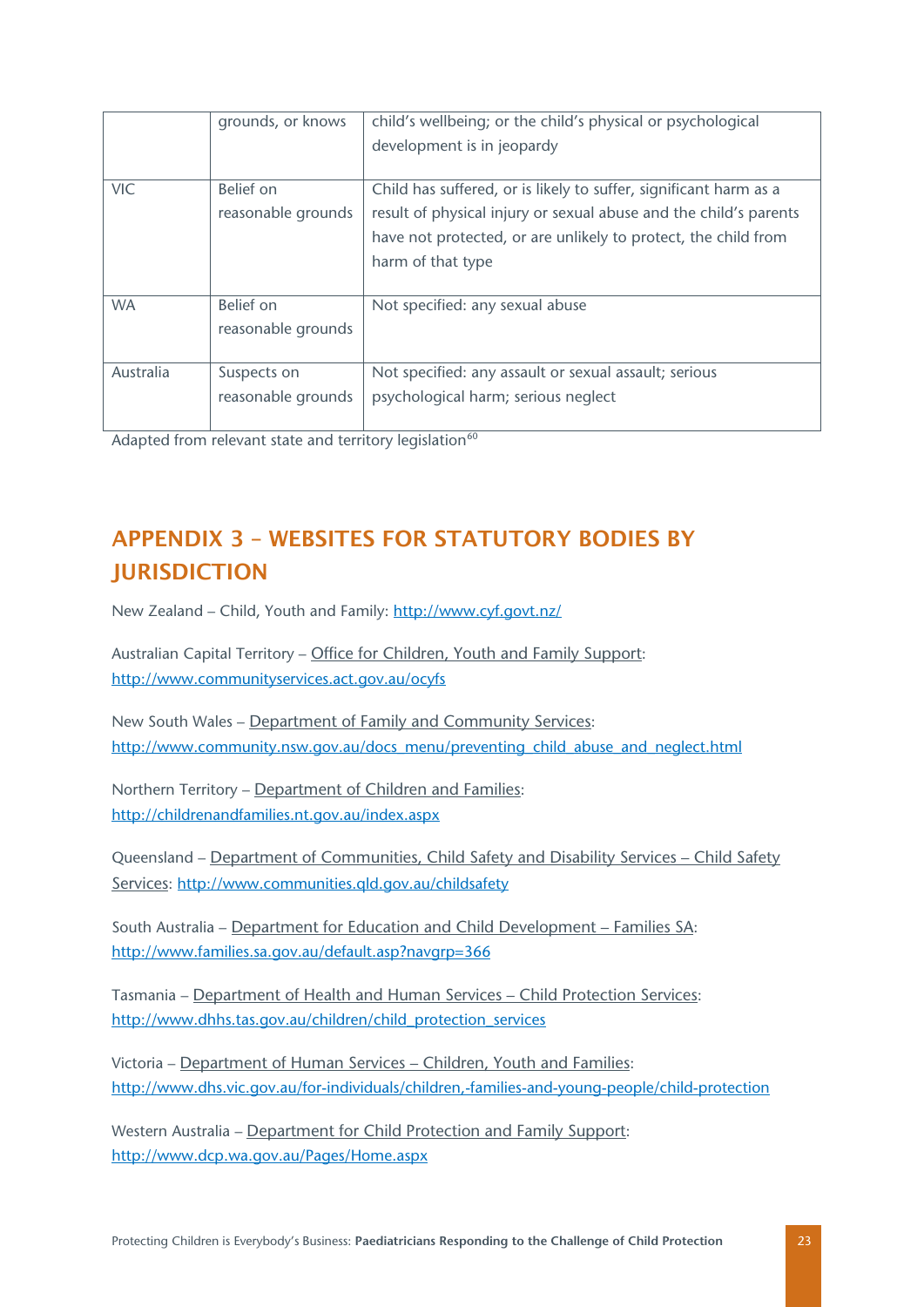#### <span id="page-24-0"></span>**REFERENCES**

-

<span id="page-24-1"></span><sup>1</sup> RACP. 2013. Physical Punishment of Children. Accessed 17.11.2014: file:///D:/localdata/alynch/Downloads/RACPPaediatricChildHealthDivision-PositionStatement-PhysicalPunishmentofChildren4.pdf

<span id="page-24-2"></span><sup>2</sup> Australian Research Alliance for Children and Youth. 2010. *Working together to prevent child abuse* and neglect – a common approach for identifying and responding early to indicators of need. ARACY. Accessed 17.04.2014:<http://www.aracy.org.au/documents/item/129>

<span id="page-24-3"></span> $3$  Tomison AM. 1997. Overcoming structural barriers to the prevention of child abuse and neglect – a discussion paper. Sydney: NSW Child Protection Council.

<sup>4</sup> United Nations Treaty Collection. 2014. Chapter IV Human Rights.11. Convention on the Rights of the Child. Accessible at: https://treaties.un.org/Pages/ViewDetails.aspx?mtdsg\_no=IV-11&chapter=4&lang=en

<sup>5</sup> Australian Research Alliance for Children and Youth. 2008. *Inverting the Pyramid – Enhancing Systems* for Protecting Children. The Allen Consulting Group. Accessed 14.03.2014: [https://www.aracy.org.au/publications](https://www.aracy.org.au/publications-resources/command/download_file/id/107/filename/Inverting_the_pyramid_-_Enhancing_systems_for_protecting_children.pdf)[resources/command/download\\_file/id/107/filename/Inverting\\_the\\_pyramid\\_-](https://www.aracy.org.au/publications-resources/command/download_file/id/107/filename/Inverting_the_pyramid_-_Enhancing_systems_for_protecting_children.pdf)

[\\_Enhancing\\_systems\\_for\\_protecting\\_children.pdf](https://www.aracy.org.au/publications-resources/command/download_file/id/107/filename/Inverting_the_pyramid_-_Enhancing_systems_for_protecting_children.pdf)

<sup>6</sup> Kempe CH, Silverman FN, Steele BF, Droegemueller W, Silver HK. 1962. The Battered Child Syndrome. Journal of the American Medical Association. 181(1):17–24.

<sup>7</sup> Kempe CH, Helfer RE (eds). 1968. The Battered Child. Chicago: Chicago University Press.

<sup>8</sup> Lord Laming. 2003. The Victoria Climbié Inquiry: Report of an Inquiry. London: Department of Health. Accessed 16.01.2013: [www.dh.gov.uk/prod\\_consum\\_dh/groups/dh\\_digitalassets/documents/digitalasset/dh\\_110711.pdf](http://www.dh.gov.uk/prod_consum_dh/groups/dh_digitalassets/documents/digitalasset/dh_110711.pdf)

<sup>9</sup> Lord Laming. 2003. The Victoria Climbié Inquiry: Report of an Inquiry. London: Department of Health; p. 286. Accessed 16.01.2013:

[www.dh.gov.uk/prod\\_consum\\_dh/groups/dh\\_digitalassets/documents/digitalasset/dh\\_110711.pdf](http://www.dh.gov.uk/prod_consum_dh/groups/dh_digitalassets/documents/digitalasset/dh_110711.pdf)

<sup>10</sup> Lord Laming. 2003. The Victoria Climbié Inquiry: Report of an Inquiry. London: Department of Health; p. 381. Accessed 16.01.2013:

[www.dh.gov.uk/prod\\_consum\\_dh/groups/dh\\_digitalassets/documents/digitalasset/dh\\_110711.pdf](http://www.dh.gov.uk/prod_consum_dh/groups/dh_digitalassets/documents/digitalasset/dh_110711.pdf)

<sup>11</sup> New Zealand Government. 2012. Children's Action Plan White Paper Volume 1. Accessed 11.03.2014:<http://www.childrensactionplan.govt.nz/the-white-paper>

<sup>12</sup> New Zealand Government, 2012. Children's Action Plan – Identifying, Supporting and Protecting Vulnerable Children. Accessed 11.03.2014: [http://www.msd.govt.nz/documents/about-msd-and-our](http://www.msd.govt.nz/documents/about-msd-and-our-work/work-programmes/policy-development/white-paper-vulnerable-children/white-paper-for-vulnerable-children-childrens-action-plan-summaries.pdf)[work/work-programmes/policy-development/white-paper-vulnerable-children/white-paper-for](http://www.msd.govt.nz/documents/about-msd-and-our-work/work-programmes/policy-development/white-paper-vulnerable-children/white-paper-for-vulnerable-children-childrens-action-plan-summaries.pdf)[vulnerable-children-childrens-action-plan-summaries.pdf](http://www.msd.govt.nz/documents/about-msd-and-our-work/work-programmes/policy-development/white-paper-vulnerable-children/white-paper-for-vulnerable-children-childrens-action-plan-summaries.pdf)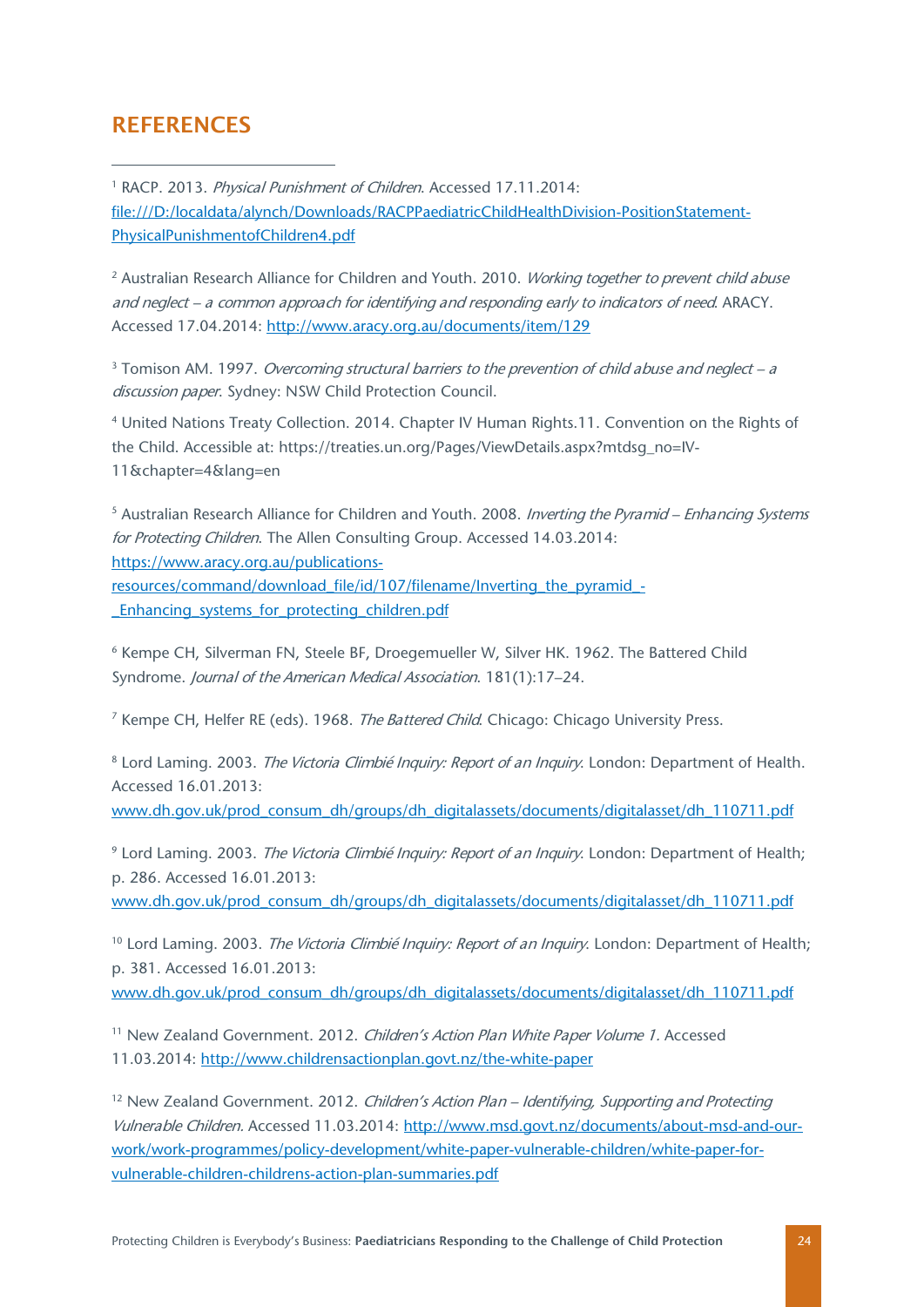<sup>13</sup> Commonwealth of Australia. 2009. Protecting Children is Everyone's Business: National Framework for Protecting Australia's Children 2009–2020. Accessed 11.03.2014: [http://www.dss.gov.au/sites/default/files/documents/child\\_protection\\_framework.pdf](http://www.dss.gov.au/sites/default/files/documents/child_protection_framework.pdf)

 $\overline{a}$ 

<sup>14</sup> Department of Families, Housing, Community Services and Indigenous Affairs, 2009. *Protecting* Children is Everyone's Business: National Framework for Protecting Australia's Children 2009–2020. Canberra: Council of Australian Governments.

<sup>15</sup> New Zealand Government. 2012. Children's Action Plan White Paper Volume 2. Accessed 11.03.2014: [http://www.msd.govt.nz/documents/about-msd-and-our-work/work](http://www.msd.govt.nz/documents/about-msd-and-our-work/work-programmes/policy-development/white-paper-vulnerable-children/whitepaper-volume-ii-web.pdf)[programmes/policy-development/white-paper-vulnerable-children/whitepaper-volume-ii-web.pdf](http://www.msd.govt.nz/documents/about-msd-and-our-work/work-programmes/policy-development/white-paper-vulnerable-children/whitepaper-volume-ii-web.pdf)

<span id="page-25-0"></span><sup>16</sup> O'Donnell M, Scott D, Stanley F. 2008. Child abuse and neglect – is it time for a public health approach? Australia and New Zealand Journal of Public Health. 32(4):325-330. Accessed 17.04.14: <http://www.ncbi.nlm.nih.gov/pubmed/18782394>

<span id="page-25-1"></span><sup>17</sup> World Health Organization. 2012. Maternal Mental Health & Child Health and Development. Accessed 16.01.2013:

http://www.who.int/mental\_health/prevention/suicide/MaternalMH/en/index.html

<sup>18</sup> Center on Addiction and the Family. 2012. Effects of Parental Substance Abuse on Children and Families. Accessed 16.01.2015: http://www.aaets.org/article230.htm

<span id="page-25-2"></span><sup>19</sup> Lipina SJ, Posner MI. 2012. The impact of poverty on the development of brain networks. Frontiers in Human Neuroscience. 6:238. doi: 10.3389/fnhum.2012.00238.

<sup>20</sup> Ermisch J, Francesconi M, Pevalin DJ, 2001. *Outcomes for Children in Poverty*. Research Report No. 158. London: Department of Work and Pensions; Brooks-Gunn J, Duncan G. 1997. The effects of poverty on children. The Future of Children. 7(2):55–71.

<sup>21</sup> Strohschein L. 2005. Household income trajectories and child mental health trajectories. *Journal of* Health and Social Behavior. 46(4):359–375.

<sup>22</sup> Harker L 2006. Chance of a Lifetime: The impact of bad housing on children's lives. London: Shelter.

<sup>23</sup> Ermisch J, Francesconi M, Pevalin DJ, 2001. *Outcomes for Children in Poverty*. Research Report No. 158. London: HMSO.

<sup>24</sup> Ribe J, Teggatz J, Harvey C. 1993. Blows to the maternal abdomen causing fetal demise: Report of three cases and a review of the literature. Journal of Forensic Sciences. 38:1092-1096.

<sup>25</sup> Butchart A, Phinney-Harvey A et al. 2006. Preventing Child Maltreatment: A quide to taking action and generating evidence. Geneva: World Health Organization and International Society for the Prevention of Child Abuse and Neglect.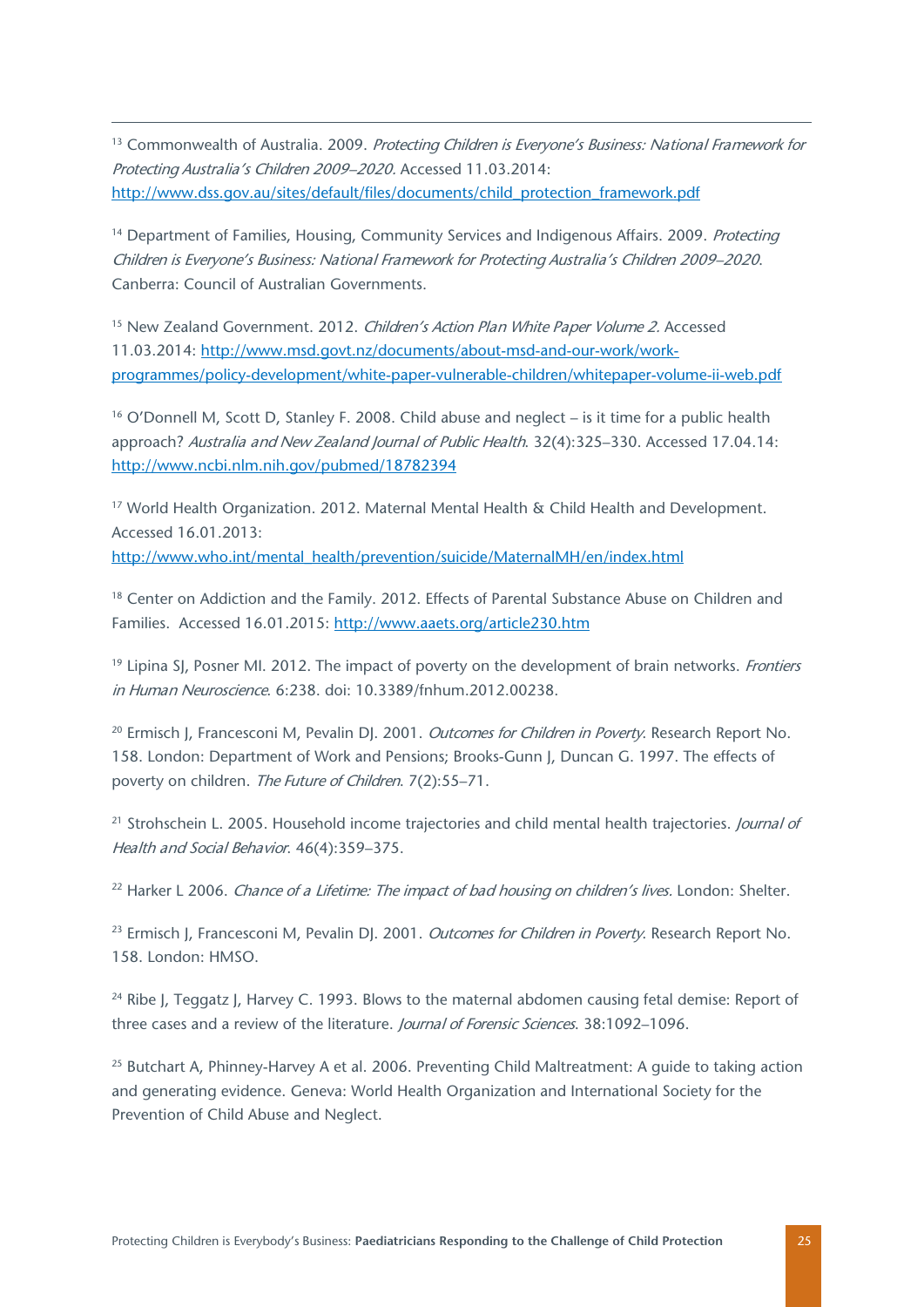<sup>26</sup> General Medical Council. 2012. Protecting children and young people: The responsibilities of all doctors. Manchester: General Medical Council. Accessed 18.01.2013: [http://www.gmc](http://www.gmc-uk.org/static/documents/content/Child_protection_-_English_0712.pdf)uk.org/static/documents/content/Child\_protection - English\_0712.pdf

 $\overline{a}$ 

<sup>27</sup> The National Institute for Health and Care Excellence. 2009. *When to suspect child maltreatment.* Accessed 11.03.2014:<http://guidance.nice.org.uk/CG89>

<sup>28</sup> The National Institute for Health and Care Excellence. 2009. When to suspect child maltreatment, pp. 8–9. Accessed 11.03.2014:<http://guidance.nice.org.uk/CG89>

<sup>29</sup> New Zealand Government. 2012. Children's Action Plan White Paper Volume 1. Accessed 11.03.2014:<http://www.childrensactionplan.govt.nz/the-white-paper>

<sup>30</sup> New Zealand Government. 2012. Children's Action Plan – Identifying, Supporting and Protecting Vulnerable Children. Accessed 11.03.2014: [http://www.msd.govt.nz/documents/about-msd-and-our](http://www.msd.govt.nz/documents/about-msd-and-our-work/work-programmes/policy-development/white-paper-vulnerable-children/white-paper-for-vulnerable-children-childrens-action-plan-summaries.pdf)[work/work-programmes/policy-development/white-paper-vulnerable-children/white-paper-for](http://www.msd.govt.nz/documents/about-msd-and-our-work/work-programmes/policy-development/white-paper-vulnerable-children/white-paper-for-vulnerable-children-childrens-action-plan-summaries.pdf)[vulnerable-children-childrens-action-plan-summaries.pdf](http://www.msd.govt.nz/documents/about-msd-and-our-work/work-programmes/policy-development/white-paper-vulnerable-children/white-paper-for-vulnerable-children-childrens-action-plan-summaries.pdf)

<sup>31</sup> Commonwealth of Australia. 2009. Protecting Children is Everyone's Business: National Framework for Protecting Australia's Children 2009–2020. Accessed 11.03.2014. [http://www.dss.gov.au/sites/default/files/documents/child\\_protection\\_framework.pdf](http://www.dss.gov.au/sites/default/files/documents/child_protection_framework.pdf)

<sup>32</sup> New Zealand Government. 2012. Children's Action Plan White Paper Volume 1, p. 6. Accessed: 11.03.2014:<http://www.childrensactionplan.govt.nz/the-white-paper>

<span id="page-26-0"></span><sup>33</sup> New Zealand Government. 2012. *Children's Action Plan White Paper Volume 1*, p. 6. Accessed 11.03.2014:<http://www.childrensactionplan.govt.nz/the-white-paper>

<span id="page-26-1"></span><sup>34</sup> New Zealand Government. 2011. Crimes Act 1961 – Section 195A III treatment or neglect of child or vulnerable adult. Accessed 11.03.2014: <http://www.legislation.govt.nz/act/public/1961/0043/latest/DLM329384.html>

<span id="page-26-2"></span><sup>35</sup> NSW Health. *Child Wellbeing and Child Protection – NSW Interagency Guidelines.* Accessed 16.03.2015:<http://www.community.nsw.gov.au/kts/guidelines/reporting/mrg2.htm>

<span id="page-26-3"></span><sup>36</sup> Commonwealth of Australia. Child Welfare Series No. 55 – Child Protection Australia 2011–2012. Canberra: Australian Institute of Health and Welfare. Accessed 11.03.2014: <https://www.aihw.gov.au/WorkArea/DownloadAsset.aspx?id=60129542752>

<sup>37</sup> Fernandez E, Atwool N. 2013. Child protection and out of home care: Policy, practice, and research connections Australia and New Zealand. Psychosocial Intervention. 22(3):175-184. Accessed 11.03.2014: [http://psychosocial-intervention.elsevier.es/en/child-protection-and-out](http://psychosocial-intervention.elsevier.es/en/child-protection-and-out-of/articulo/90260043/)[of/articulo/90260043/](http://psychosocial-intervention.elsevier.es/en/child-protection-and-out-of/articulo/90260043/)

<sup>38</sup> Australian Research Alliance for Children and Youth. 2008. *Inverting the Pyramid – Enhancing* Systems for Protecting Children. The Allen Consulting Group. Accessed 14.03.2014: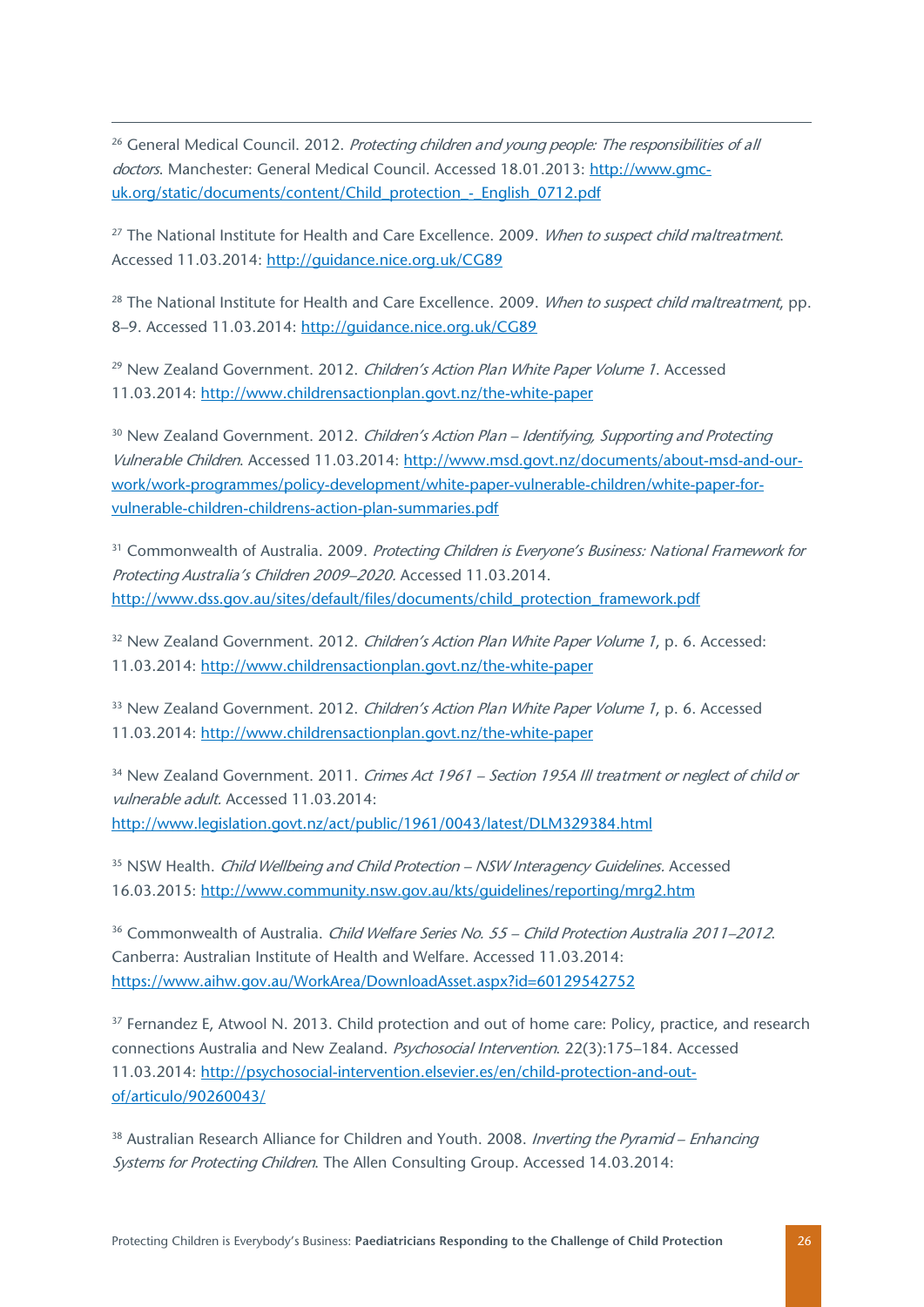<span id="page-27-2"></span>[https://www.aracy.org.au/publications-](https://www.aracy.org.au/publications-resources/command/download_file/id/107/filename/Inverting_the_pyramid_-_Enhancing_systems_for_protecting_children.pdf)

 $\overline{a}$ 

[resources/command/download\\_file/id/107/filename/Inverting\\_the\\_pyramid\\_-](https://www.aracy.org.au/publications-resources/command/download_file/id/107/filename/Inverting_the_pyramid_-_Enhancing_systems_for_protecting_children.pdf) [\\_Enhancing\\_systems\\_for\\_protecting\\_children.pdf](https://www.aracy.org.au/publications-resources/command/download_file/id/107/filename/Inverting_the_pyramid_-_Enhancing_systems_for_protecting_children.pdf)

<span id="page-27-3"></span> $39$  Australian National Council on Drugs. 2007. *Drug use in the family – impacts and implications for* children. Canberra: Australian National Council on Drugs. Accessed 11.03.2014: [http://www.doryanthes.info/Portable%20documents/rp13\\_drug\\_use\\_in\\_family.pdf](http://www.doryanthes.info/Portable%20documents/rp13_drug_use_in_family.pdf)

<span id="page-27-4"></span><sup>40</sup> Te Puni Kokiri. *In focus - Whanau Ora*. Website. Accessed 11.03.2014: <http://www.tpk.govt.nz/en/in-focus/whanau-ora/>

<span id="page-27-5"></span><sup>41</sup> Colenso, W. 1865. On the M*ā*ori Races of New Zealand. Dunedin, NZ. New edition, Christchurch: Kiwi Publishers, 2001.

<sup>42</sup> Australian Institute of Health and Welfare. 2014. Child Protection Australia 2012–2013. Canberra: Australian Government. Accessed 09.10.2014: <http://www.aihw.gov.au/WorkArea/DownloadAsset.aspx?id=60129548164>

<sup>43</sup> The Royal Australasian College of Physicians.2006. Health of children in "out-of-home" care. Sydney: RACP.

44 Bauman L, Silver E, Stein R. 2006. Cumulative Social Disadvantage and Child Health. Pediatrics: Official Journal of the American Academy of Pediatrics. 117(4):1321–1328. Accessed 17.03.2014: <http://pediatrics.aappublications.org/content/117/4/1321.full.pdf>

<sup>45</sup> Krug E et al. 2002. *World report on violence and health*. Geneva: World Health Organisation.

<sup>46</sup> Fanslow J, Robinson E. 2004. Violence against women in New Zealand: prevalence and health consequences. The New Zealand Medical Journal.117:1206. Accessed 11.03.2014: <http://www.nzma.org.nz/journal/117-1206/1173/>

<sup>47</sup> Koziol-McLain J, Gardiner J, Batty P et al. 2004. Prevalence of intimate partner violence among women presenting to an urban adult and paediatric emergency department. The New Zealand Medical Journal. 117(1206). Accessed 11.03.2014:<http://www.nzma.org.nz/journal/117-1206/1174/>

<sup>48</sup> Richards K. 2011. Children's Exposure to Domestic Violence in Australia. *Trends and Issues in Crime* and Criminal Justice. 419:1–7. Accessed 17.04.14: <http://aic.gov.au/publications/current%20series/tandi/401-420/tandi419.html>

<span id="page-27-0"></span><sup>49</sup> Laing L. 2000. *Children, Young People and Domestic Violence*. Australian Domestic and Family Violence Clearing House Issues Paper. Accessed 17.04.14: <http://www.adfvc.unsw.edu.au/pdf%20files/issuespaper2.pdf>

<span id="page-27-1"></span><sup>50</sup> Goddard C, Hiller P. 1993. Child Sexual Abuse: Assault in a Violent Context. Australian Journal of Social Issues. 28(1):20–33. Accessed 17.04.14: [http://www.adfvc.unsw.edu.au/PDF%20files/child\\_protection.pdf](http://www.adfvc.unsw.edu.au/PDF%20files/child_protection.pdf)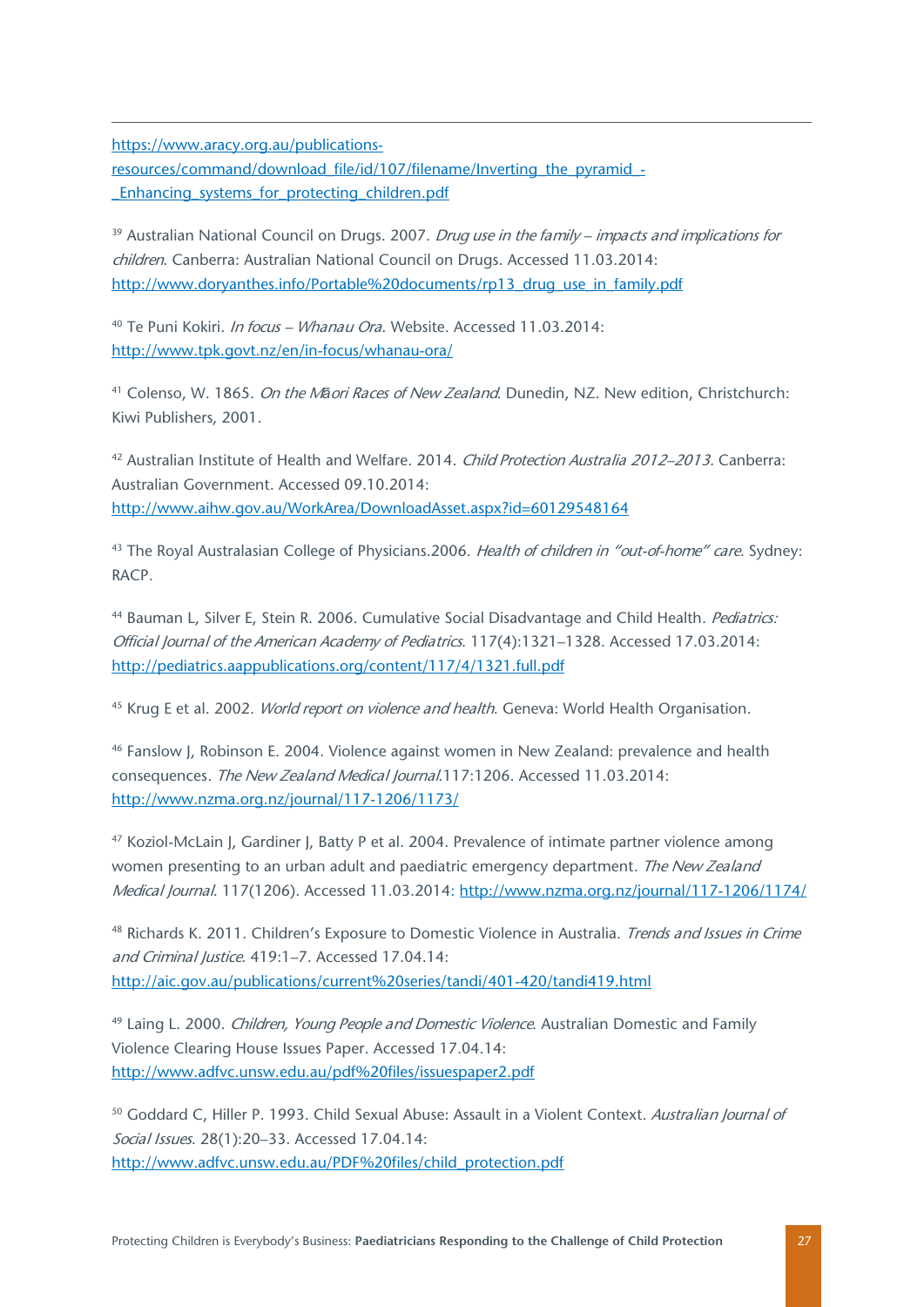<sup>51</sup> Lipsky S, Holt V, Easterling TR et al. 2003. Impact of police-related intimate partner violence during pregnancy on birth outcomes. Obstetrics & Gynecology. 102(3):557–564.

<sup>52</sup> Ribe I. Teggatz I. Harvey C. 1993. Blows to the maternal abdomen causing fetal demise: report of three cases and a review of the literature. *Journal of Forensic Science*. 38:1092–1096.

<sup>53</sup> New Zealand Government. 2012. Children's Action Plan – Identifying, Supporting and Protecting Vulnerable Children. Accessed 11.03.2014: [http://www.msd.govt.nz/documents/about-msd-and-our](http://www.msd.govt.nz/documents/about-msd-and-our-work/work-programmes/policy-development/white-paper-vulnerable-children/white-paper-for-vulnerable-children-childrens-action-plan-summaries.pdf)[work/work-programmes/policy-development/white-paper-vulnerable-children/white-paper-for](http://www.msd.govt.nz/documents/about-msd-and-our-work/work-programmes/policy-development/white-paper-vulnerable-children/white-paper-for-vulnerable-children-childrens-action-plan-summaries.pdf)[vulnerable-children-childrens-action-plan-summaries.pdf](http://www.msd.govt.nz/documents/about-msd-and-our-work/work-programmes/policy-development/white-paper-vulnerable-children/white-paper-for-vulnerable-children-childrens-action-plan-summaries.pdf)

 $54$  Tomison AM. 1997. Overcoming structural barriers to the prevention of child abuse and neglect – a discussion paper. Sydney: NSW Child Protection Council.

<sup>55</sup> Department of Human Services. 2005. Child Protection Information Sharing Guidelines. Victorian Government. Accessed 11.03.2014: [http://www.dhs.vic.gov.au/for-service-providers/children,-youth](http://www.dhs.vic.gov.au/for-service-providers/children,-youth-and-families/child-protection/child-protection-information-sharing-guidelines)[and-families/child-protection/child-protection-information-sharing-guidelines](http://www.dhs.vic.gov.au/for-service-providers/children,-youth-and-families/child-protection/child-protection-information-sharing-guidelines)

<span id="page-28-1"></span><span id="page-28-0"></span><sup>56</sup> Department of Child, Youth and Family. Interagency information sharing guidelines – for organisations involved in the care and protection of children. New Zealand Government. Accessed 11.03.2014: [http://www.cyf.govt.nz/documents/working-with-others/swis/swis-useful-link-and-tools/reference](http://www.cyf.govt.nz/documents/working-with-others/swis/swis-useful-link-and-tools/reference-resources/interagency-information-sharingguidelines.pdf)[resources/interagency-information-sharingguidelines.pdf](http://www.cyf.govt.nz/documents/working-with-others/swis/swis-useful-link-and-tools/reference-resources/interagency-information-sharingguidelines.pdf)

<span id="page-28-2"></span><sup>57</sup> Parliamentary Counsel Office. 2014. Children, Young Persons, and Their Families Act 1989. New Zealand Legislation. Accessed 11.03.2014: [http://www.legislation.govt.nz/act/public/1989/0024/latest/whole.html#DLM147094](http://www.legislation.govt.nz/act/public/1989/0024/latest/whole.html%23DLM147094)

<span id="page-28-3"></span><sup>58</sup> New Zealand Government. 2012. Children's Action Plan White Paper Volume 1, p. 6. Accessed 11.03.2014:<http://www.childrensactionplan.govt.nz/the-white-paper>

<span id="page-28-4"></span><sup>59</sup> New Zealand Government. 2011. Crimes Act 1961 – Section 195A III treatment or neglect of child or vulnerable adult. Accessed 11.03.2014: <http://www.legislation.govt.nz/act/public/1961/0043/latest/DLM329384.html>

<span id="page-28-6"></span><span id="page-28-5"></span><sup>60</sup> Child, Family, Community Australia. 2014. Mandatory reporting of child abuse and neglect. CRCA Resource Sheet. Australian Institute of Family Studies. Australian Government. Accessed 12.08.2014: <http://www.aifs.gov.au/cfca/pubs/factsheets/a141787/index.html>

<span id="page-28-7"></span>Other sources used:

 $\overline{a}$ 

<span id="page-28-8"></span>Recognition of child abuse and neglect, Tirohanga Tukino Tamariki. 2001. The Risk Management Project, Department of Child,Youth and Family Services, New Zealand.

Children and Young Persons and their Families Act 1989 (with amendments). [http://www.legislation.govt.nz/act/public/1989/0024/latest/DLM147088.html?search=qs\\_act%40bill](http://www.legislation.govt.nz/act/public/1989/0024/latest/DLM147088.html?search=qs_act%40bill%40regulation%40deemedreg_Children+and+Young+Persons+Amendment+Act_resel_25_h&p=1&sr=1)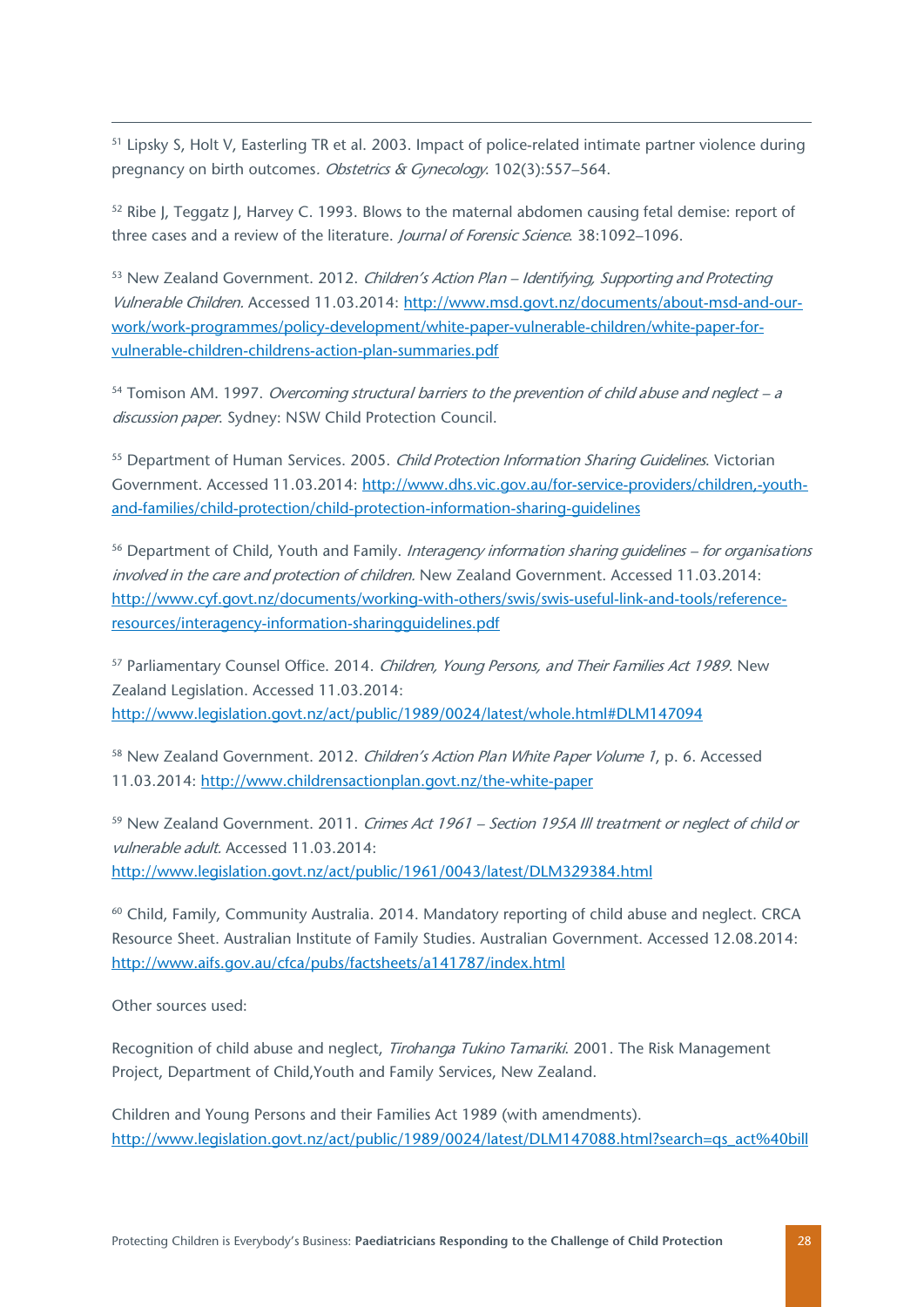<span id="page-29-0"></span>%40requlation%40deemedreg\_Children+and+Young+Persons+Amendment+Act\_resel\_25\_h&p=1&sr  $=1$ 

 $\overline{a}$ 

<span id="page-29-25"></span><span id="page-29-24"></span><span id="page-29-23"></span><span id="page-29-22"></span><span id="page-29-21"></span><span id="page-29-20"></span><span id="page-29-19"></span><span id="page-29-18"></span><span id="page-29-17"></span><span id="page-29-16"></span><span id="page-29-15"></span><span id="page-29-14"></span><span id="page-29-13"></span><span id="page-29-12"></span><span id="page-29-11"></span><span id="page-29-10"></span><span id="page-29-9"></span><span id="page-29-8"></span><span id="page-29-7"></span><span id="page-29-6"></span><span id="page-29-5"></span><span id="page-29-4"></span><span id="page-29-3"></span><span id="page-29-2"></span><span id="page-29-1"></span>Fabricated or Induced Illness by Carers (FII): A Practical Guide for Paediatricians October 2009, RCPCH. [http://www.rcpch.ac.uk/system/files/protected/page/Fabricated%20or%20Induced%20Illness%20by](http://www.rcpch.ac.uk/system/files/protected/page/Fabricated%20or%20Induced%20Illness%20by%20Carers%20A%20Practical%20Guide%20for%20Paediatricians%202009_0.pdf) [%20Carers%20A%20Practical%20Guide%20for%20Paediatricians%202009\\_0.pdf](http://www.rcpch.ac.uk/system/files/protected/page/Fabricated%20or%20Induced%20Illness%20by%20Carers%20A%20Practical%20Guide%20for%20Paediatricians%202009_0.pdf)